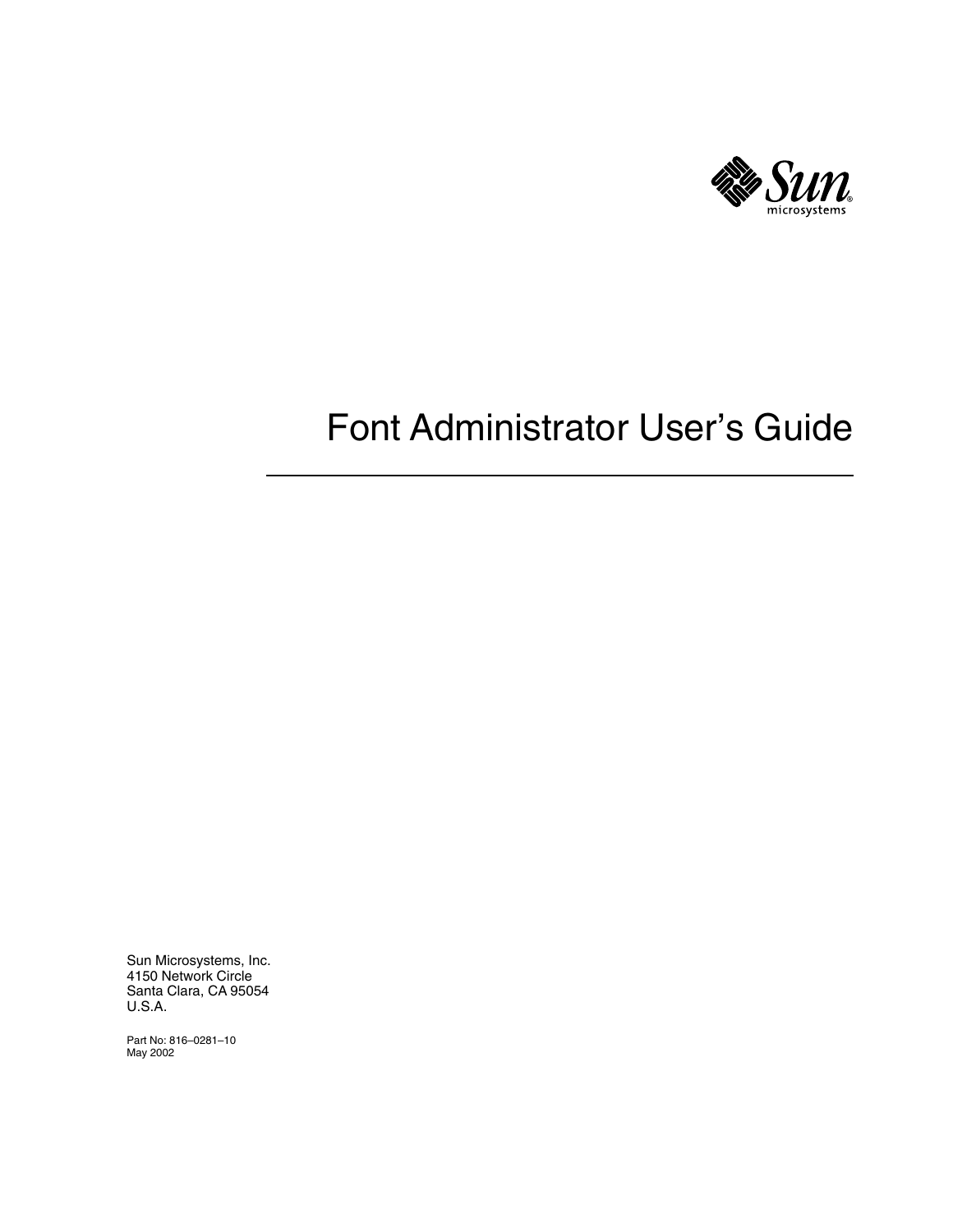Copyright 2002 Sun Microsystems, Inc. 4150 Network Circle, Santa Clara, CA 95054 U.S.A. All rights reserved.

This product or document is protected by copyright and distributed under licenses restricting its use, copying, distribution, and decompilation. No part of this product or document may be reproduced in any form by any means without prior written authorization of Sun and its licensors, if any.<br>Third-party software, including font technology, is copyrighted and licensed

Parts of the product may be derived from Berkeley BSD systems, licensed from the University of California. UNIX is a registered trademark in the U.S. and other countries, exclusively licensed through X/Open Company, Ltd.

Sun, Sun Microsystems, the Sun logo, docs.sun.com, AnswerBook, AnswerBook2, and Solaris are trademarks, registered trademarks, or service marks<br>of Sun Microsystems, Inc. in the U.S. and other countries. All SPARC trademark Microsystems, Inc. The code and documentation for the DtComboBox and DtSpinBox widgets were contributed by Interleaf, Inc. Copyright 1993, Interleaf, Inc.

The OPEN LOOK and Sun™ Graphical User Interface was developed by Sun Microsystems, Inc. for its users and licensees. Sun acknowledges the pioneering efforts of Xerox in researching and developing the concept of visual or graphical user interfaces for the computer industry. Sun holds a<br>non-exclusive license from Xerox to the Xerox Graphical User Interface, wh and otherwise comply with Sun's written license agreements.

Federal Acquisitions: Commercial Software–Government Users Subject to Standard License Terms and Conditions.

DOCUMENTATION IS PROVIDED "AS IS" AND ALL EXPRESS OR IMPLIED CONDITIONS, REPRESENTATIONS AND WARRANTIES,<br>INCLUDING ANY IMPLIED WARRANTY OF MERCHANTABILITY, FITNESS FOR A PARTICULAR PURPOSE OR NON-INFRINGEMENT, ARE<br>DISCLAIM

Copyright 2002 Sun Microsystems, Inc. 4150 Network Circle, Santa Clara, CA 95054 U.S.A. Tous droits réservés

Ce produit ou document est protégé par un copyright et distribué avec des licences qui en restreignent l'utilisation, la copie, la distribution, et la décompilation. Aucune partie de ce produit ou document ne peut être reproduite sous aucune forme, par quelque moyen que ce soit, sans<br>l'autorisation préalable et écrite de Sun et de ses bailleurs de licence, s'il y en a. L

Des parties de ce produit pourront être dérivées du système Berkeley BSD licenciés par l'Université de Californie. UNIX est une marque déposée aux Etats-Unis et dans d'autres pays et licenciée exclusivement par X/Open Company, Ltd.

Sun, Sun Microsystems, le logo Sun, docs.sun.com, AnswerBook, AnswerBook2, et Solaris sont des marques de fabrique ou des marques déposées, ou<br>marques de service, de Sun Microsystems, Inc. aux Etats-Unis et dans d'autres p SPARC sont basés sur une architecture développée par Sun Microsystems, Inc. Le code et la documentation pour les produits DtComboBox et DtSpinBox ont e'te' fournis par Interleaf, Inc. Copyright 1993, Interleaf, Inc

L'interface d'utilisation graphique OPEN LOOK et Sun™ a été développée par Sun Microsystems, Inc. pour ses utilisateurs et licenciés. Sun reconnaît les efforts de pionniers de Xerox pour la recherche et le développement du concept des interfaces d'utilisation visuelle ou graphique pour l'industrie<br>de l'informatique. Sun détient une licence non exclusive de Xerox sur l

CETTE PUBLICATION EST FOURNIE "EN L'ETAT" ET AUCUNE GARANTIE, EXPRESSE OU IMPLICITE, N'EST ACCORDEE, Y COMPRIS DES<br>GARANTIES CONCERNANT LA VALEUR MARCHANDE, L'APTITUDE DE LA PUBLICATION A REPONDRE A UNE UTILISATION<br>PARTICU S'APPLIQUERAIT PAS, DANS LA MESURE OU IL SERAIT TENU JURIDIQUEMENT NUL ET NON AVENU.





020115@3062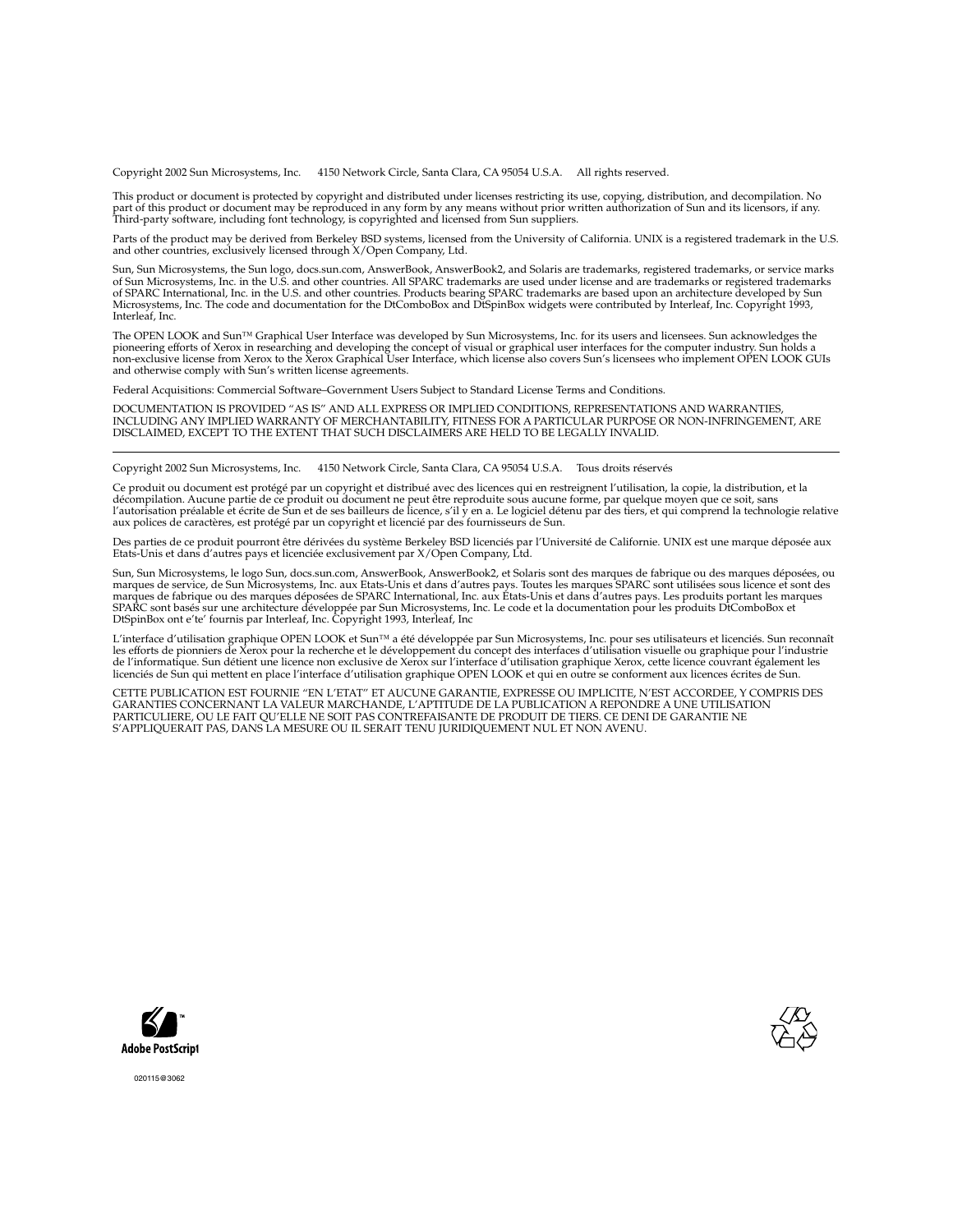## **Contents**

#### **Preface 7**

**1 Getting Started 11** To Open Font Administrator 11 Font Administrator Main Window 13 Fonts Menu 14 Options Menu 14 Help Menu 15

#### **2 Viewing Fonts 17**

To View a List of Fonts 17 For the Local Host 17 For a NeWSprint Printer 18 To View Sample Text 18 For This Session Only 18 Setting the Default Sample Text 18 To View Font Attributes 19 To View Font Aliases 20 To Find Fonts 21 To Delete Fonts 22

#### **3 Making Fonts Available 23**

To Install Fonts 23 To Resolve Conflicts 25 To Add the Installation Directory to the Font Path 27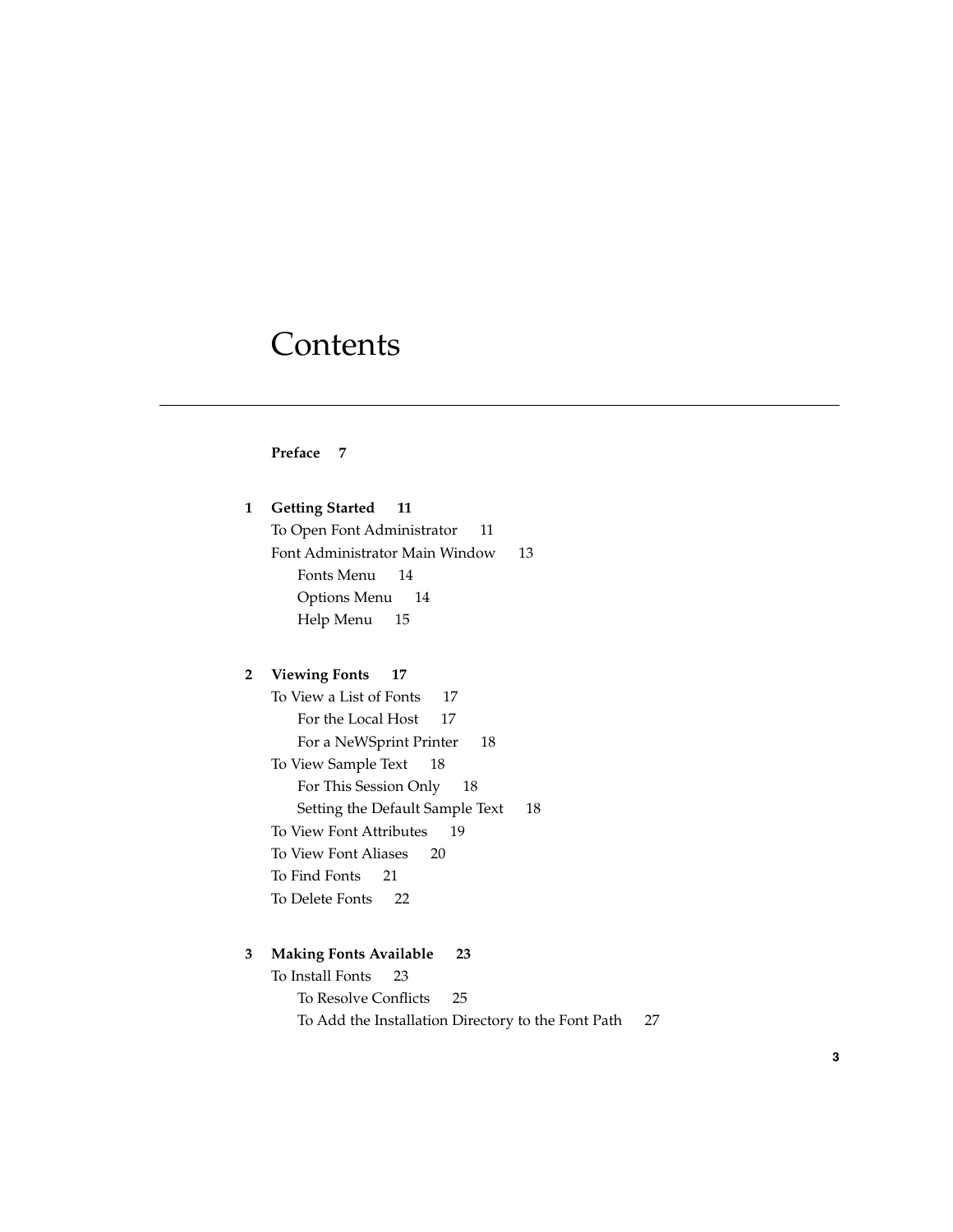To Modify the Font Path 27 To List the Font Path 28 To Reorder the Font Path 29 To Delete Font Path Elements 29 To Add Font Path Elements 29 To Use the Directory Chooser 30

#### **A Font Administrator Messages 33**

path already exists in font path 33 Possible Solution 33 text is not a directory 33 Possible Solution 33 path does not exist 34 Possible Solutions 34 Your system is mounting OpenWindows from a server. 34 Possible Solutions 34 Unable to add the installation directory automatically to the font path 34 Possible Solution 34 Error while saving font path for local printer 35 Possible Solutions 35

#### **B Font Administrator Utilities 37**

Adding Font Path Elements (sdtfpadd) 37 Command Syntax 37 Listing Font Path Elements (sdtfpls) 38 Command Syntax 38 Removing Font Path Elements (sdtfprm) 38 Command Syntax 38 Installing Fonts (sdtfontadd) 39 Command Syntax 39 Listing Fonts (sdtfontls) 39 Command Syntax 40 Removing Fonts (sdtfontrm) 40 Command Syntax 40

#### **C Asian Font Sets 43**

Searching for Font Sets 43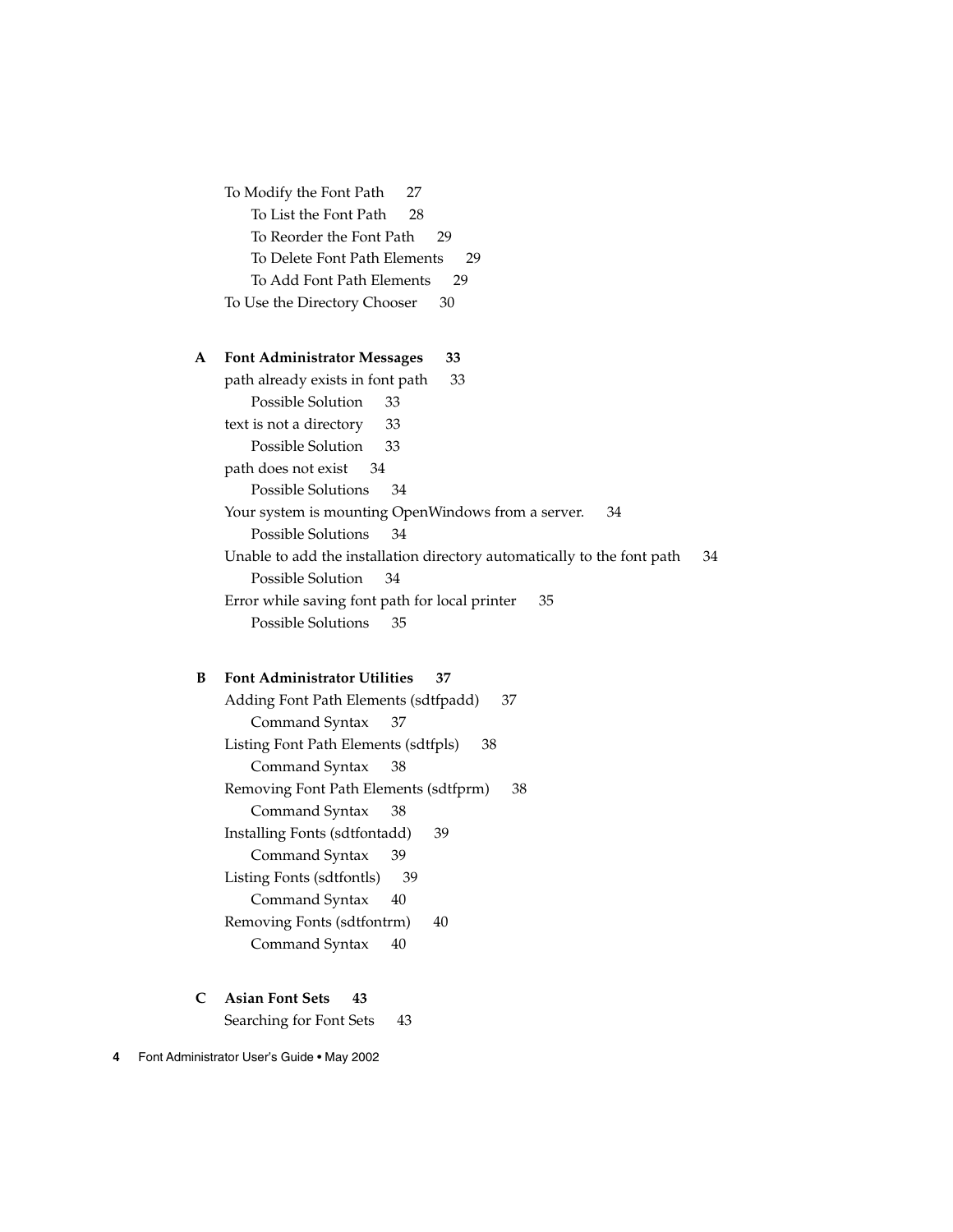Replacing Font Set Elements 44 Naming Font Sets 46

**Index 47**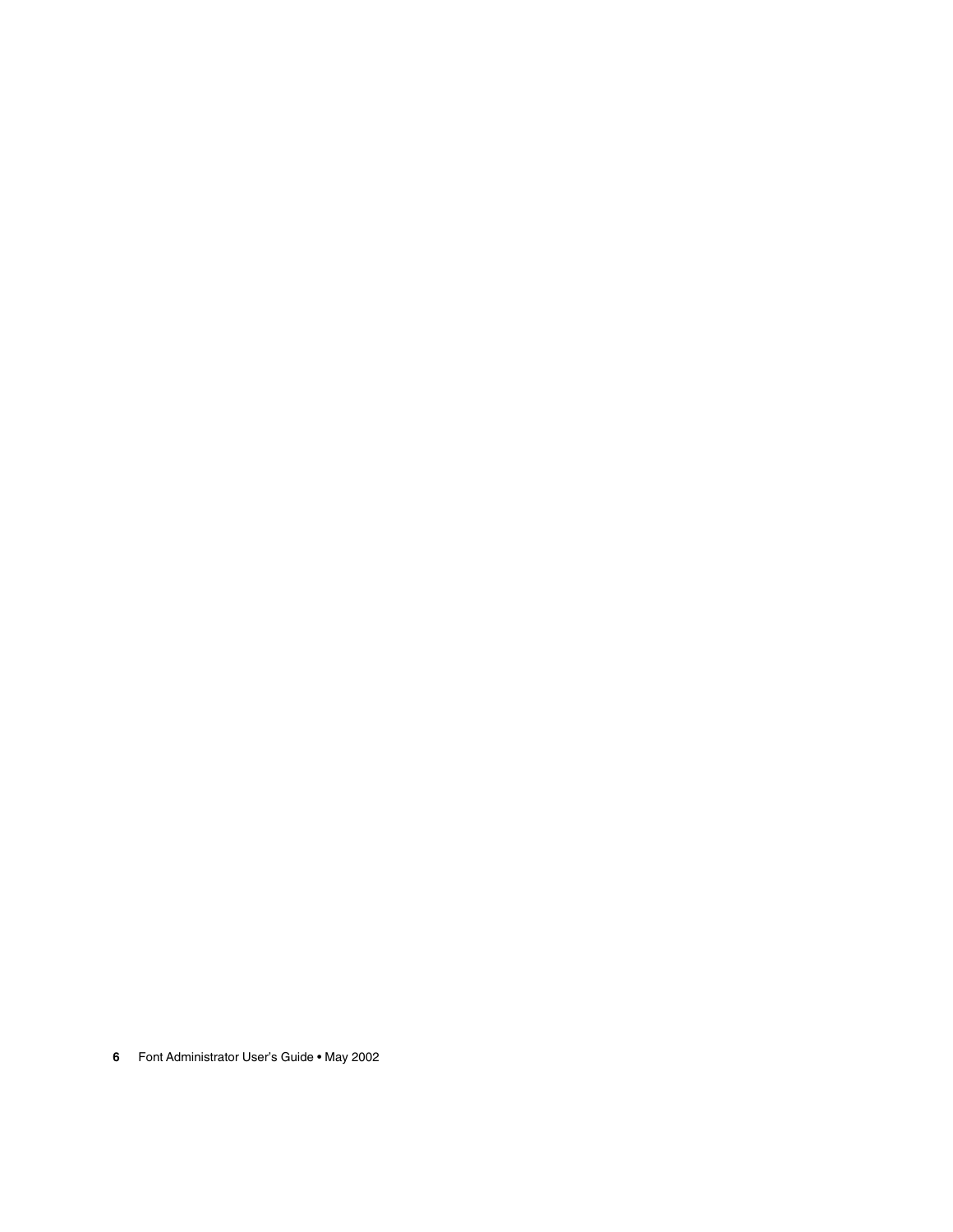### Preface

This guide explains how to use the Font Administrator tool to manage fonts for OpenWindows™ installations and NeWSprint™ printers.

### Who Should Use This Book

This book is intended for users and system administrators who use Font Administrator to manage fonts.

### How This Book Is Organized

Chapter 1, Getting Started, explains how to start Font Administrator and describes the main window.

Chapter 2, Viewing Fonts, explains how to view font lists, aliases, and sample text, and also explains how to delete fonts.

Chapter 3, Making Fonts Available, explains how to install fonts, modify the font path, and use the directory chooser.

Appendix A, Font Administrator Messages, lists error messages along with their probable causes and likely solutions.

Appendix B, Font Administrator Utilities, lists and describes the Font Administrator command-line utilities.

Appendix C, Asian Font Sets, explains how to use Font Administrator to edit Asian font sets. This appendix only applies to Asian fonts users.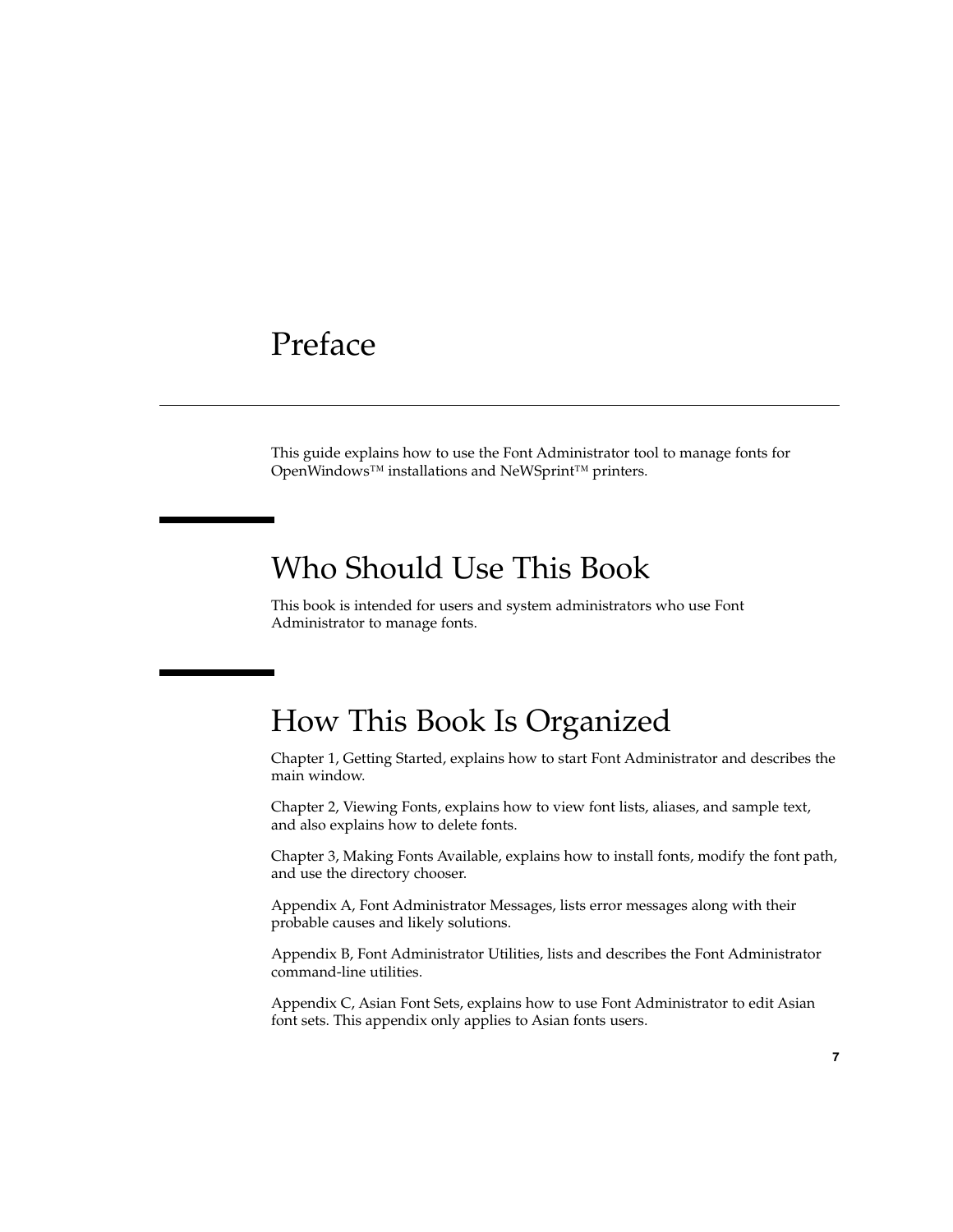# Accessing Sun Documentation Online

The docs.sun.com<sup>SM</sup> Web site enables you to access Sun technical documentation online. You can browse the docs.sun.com archive or search for a specific book title or subject. The URL is http://docs.sun.com.

# Typographic Conventions

The following table describes the typographic changes used in this book.

| TABLE P-1 Typographic Conventions |  |  |  |
|-----------------------------------|--|--|--|
|-----------------------------------|--|--|--|

| <b>Typeface or Symbol</b> | <b>Meaning</b>                                                 | Example                                       |
|---------------------------|----------------------------------------------------------------|-----------------------------------------------|
| AaBbCc123                 | The names of commands, files, and                              | Edit your . login file.                       |
|                           | directories; on-screen computer output                         | Use $1s - a$ to list all files.               |
|                           |                                                                | machine name% you have<br>mail.               |
| AaBbCc123                 | What you type, contrasted with                                 | machine name% su                              |
|                           | on-screen computer output                                      | Password:                                     |
| AaBbCc123                 | Command-line placeholder: replace with<br>a real name or value | To delete a file, type <b>rm</b><br>filename. |
| AaBbCc123                 | Book titles, new words, or terms, or                           | Read Chapter 6 in User's Guide.               |
|                           | words to be emphasized.                                        | These are called <i>class</i> options.        |
|                           |                                                                | You must be <i>root</i> to do this.           |

### Shell Prompts in Command Examples

The following table shows the default system prompt and superuser prompt for the C shell, Bourne shell, and Korn shell.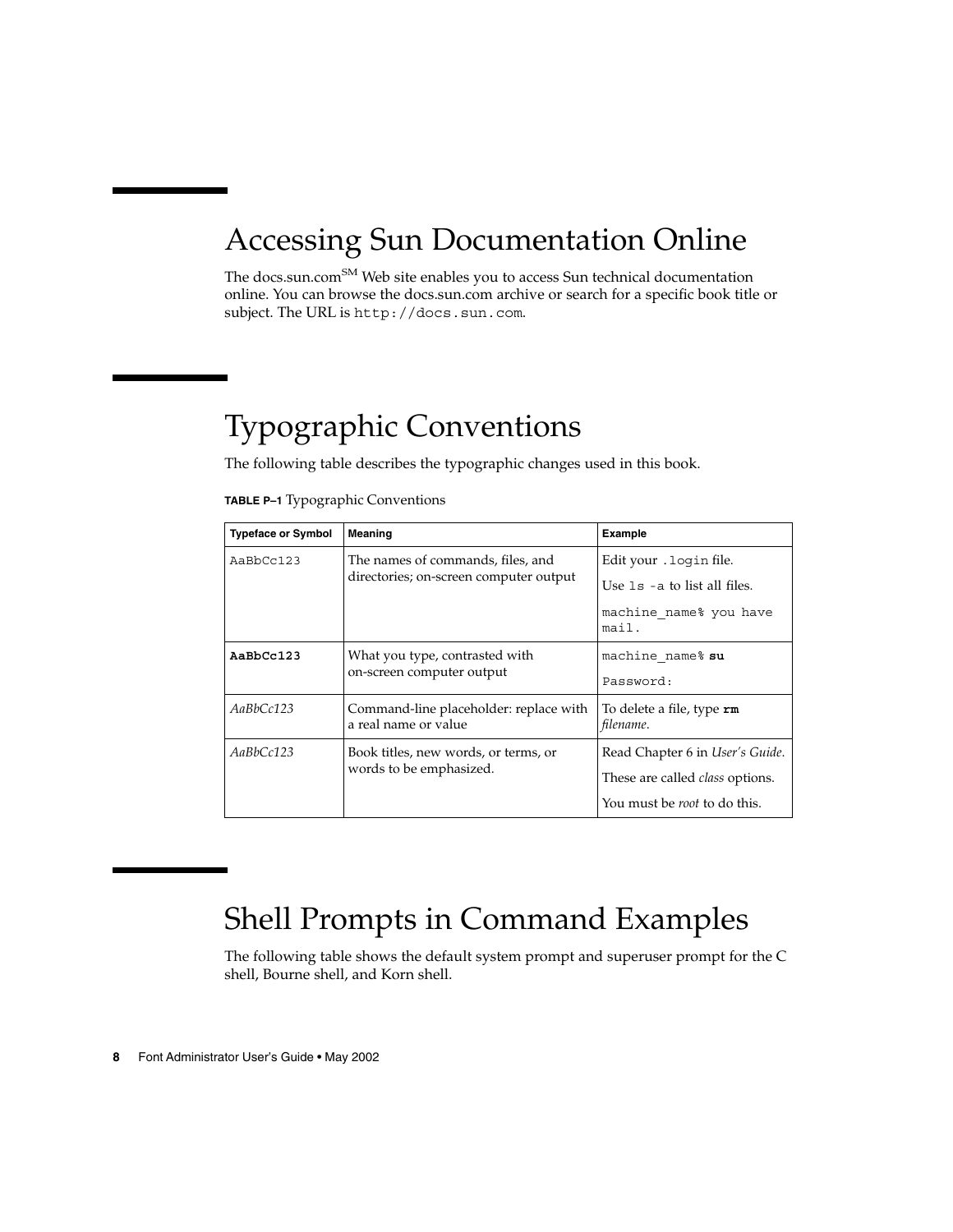#### **TABLE P–2** Shell Prompts

| <b>Shell</b>                                     | Prompt        |
|--------------------------------------------------|---------------|
| $\mid$ C shell prompt                            | machine name% |
| C shell superuser prompt                         | machine name# |
| Bourne shell and Korn shell prompt               |               |
| Bourne shell and Korn shell superuser prompt   # |               |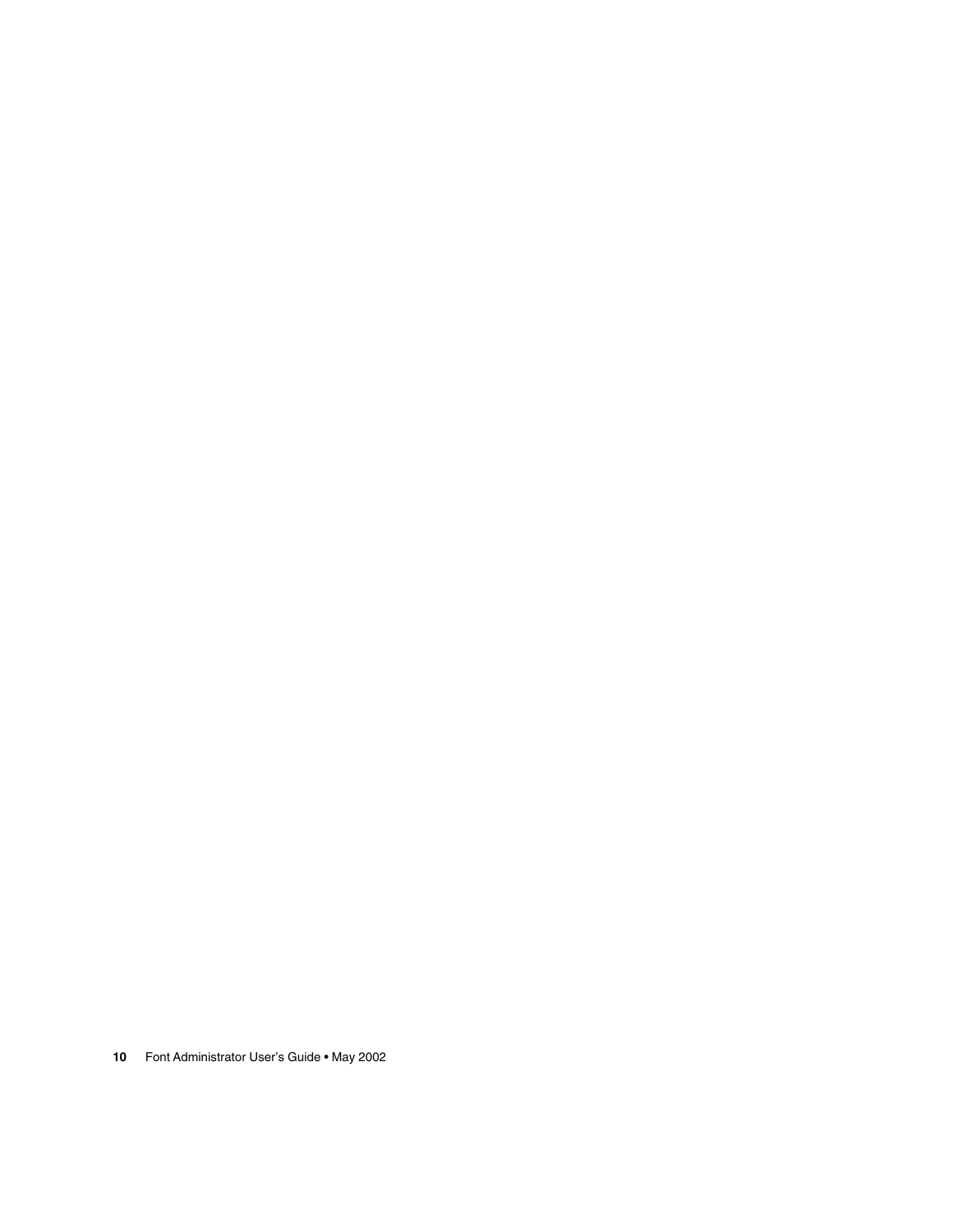CHAPTER **1**

# Getting Started

Font Administrator is a graphical tool to assist Solaris™ OpenWindows users and administrators in managing fonts.

This chapter explains how to open Font Administrator and describes the main window.

# To Open Font Administrator

To open Font Administrator: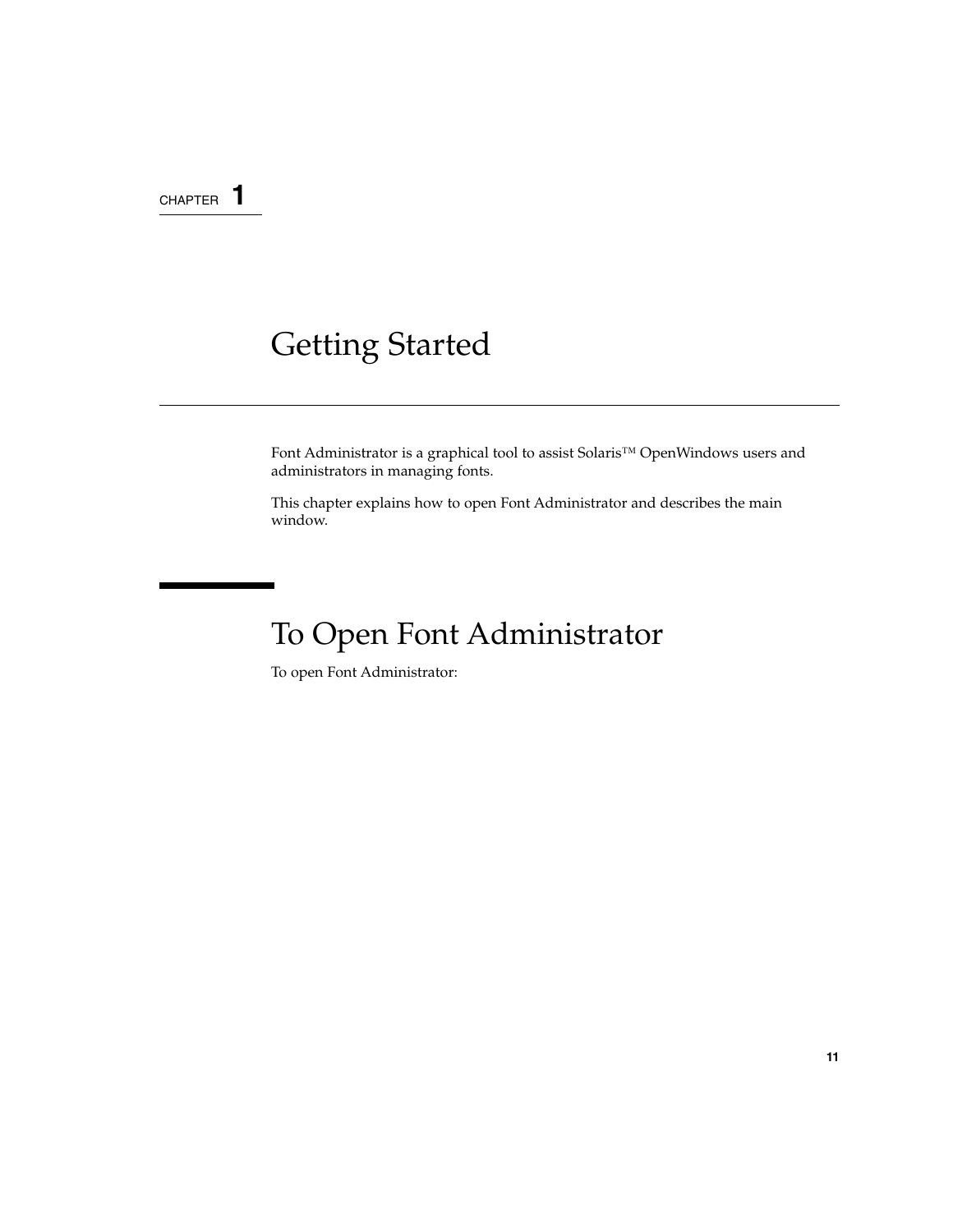1. Click the Application Manager control in the CDE Front Panel's Applications subpanel.



2. In Application Manager, double-click the System\_Admin folder.



3. In the System\_Admin folder, double-click the Font Administrator icon.



Or you can enter the following command:

/usr/dt/bin/sdtfontadm &

Font Administrator's main window (Figure 1–1) appears, displaying a list of fonts currently installed on the local host. For a description of the main window, see "Font Administrator Main Window" on page 13.

**Note –** If you run Font Administrator via an X terminal, Font Administrator manages fonts on the host system, not on the X terminal. Also, if the fonts on the X terminal are different from the fonts on the host, Font Administrator may not be able to display appropriate sample text to the X terminal.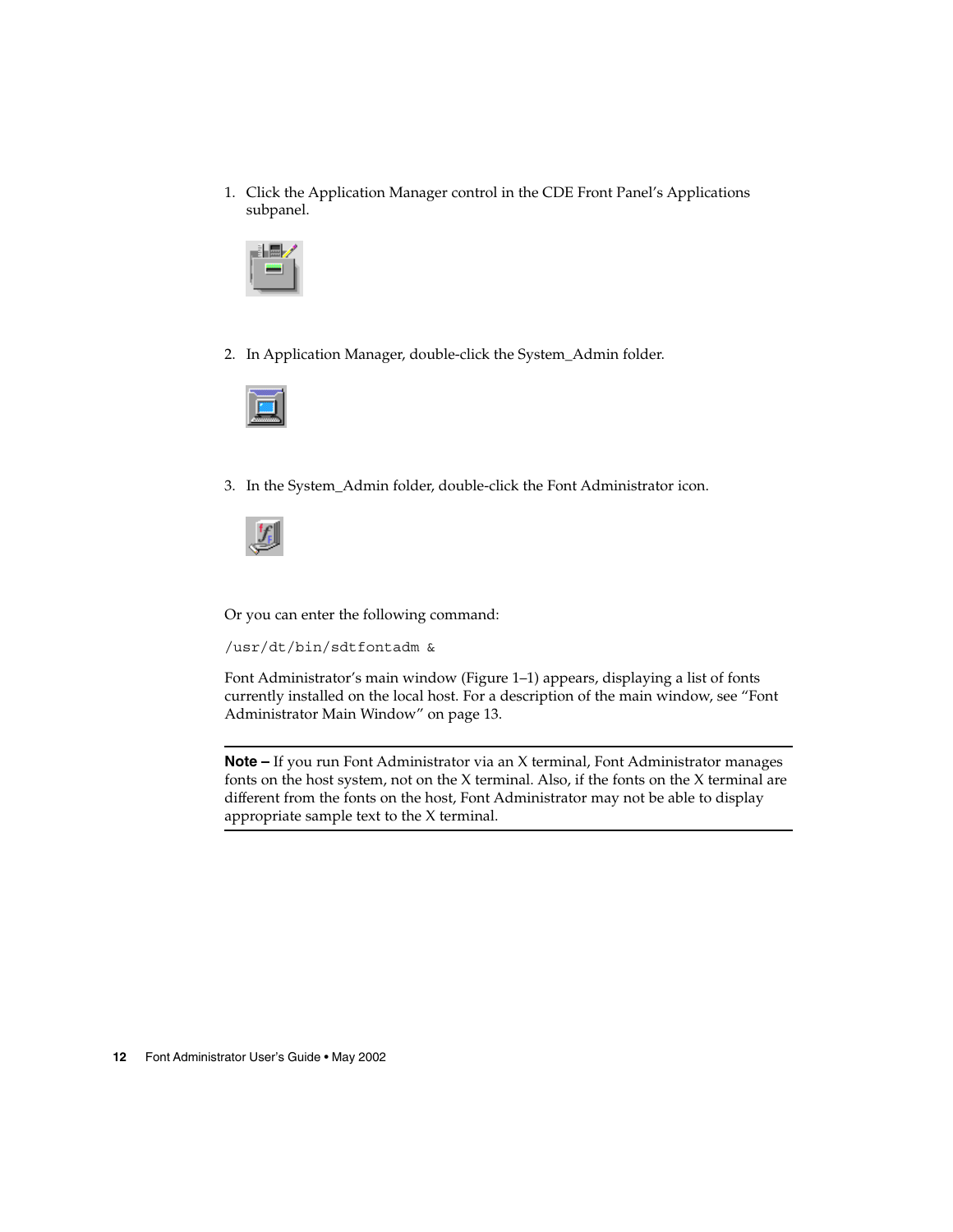## Font Administrator Main Window

Use the Font Administrator main window to view a list of currently installed fonts. You can also view attributes or sample text for a font.

| Font Administrator - 1.0                                                                                                                                                                                                                                                                                                                                     |                                                                                                                                                                                                 |
|--------------------------------------------------------------------------------------------------------------------------------------------------------------------------------------------------------------------------------------------------------------------------------------------------------------------------------------------------------------|-------------------------------------------------------------------------------------------------------------------------------------------------------------------------------------------------|
| Fonts<br>Options                                                                                                                                                                                                                                                                                                                                             | Help                                                                                                                                                                                            |
| Logged on to impish                                                                                                                                                                                                                                                                                                                                          |                                                                                                                                                                                                 |
| Currently Installed Fonts                                                                                                                                                                                                                                                                                                                                    |                                                                                                                                                                                                 |
| Bembo Bold Italic [Bitmap]<br>Bembo Bold [Bitmap]<br>Bembo Medium Italic [Bitmap]<br>Bembo Medium [Bitmap]<br>Charter Bold Italic [Bitmap]<br>Charter Bold [Bitmap]<br>Charter Medium Italic [Bitmap]<br>Charter Medium [Bitmaɒ]<br>Clean Bold [Bitmap]<br>Clean Medium Italic [Bitmap]<br>Clean Medium [Bitmap]<br>Cmr Bold [Bitmap]<br>Cmr Medium [Bitmap] | [Read Only]<br>[Read Only]<br>[Read Only]<br>[Read Only]<br>[Read Only]<br>[Read Only]<br>[Read Only]<br>[Read Only]<br>[Read Only]<br>[Read Only]<br>[Read Only]<br>[Read Only]<br>[Read Only] |
| Sample Text Point Size: 24 -                                                                                                                                                                                                                                                                                                                                 | Screen Resolution: 100 X 100 =                                                                                                                                                                  |
| Aa Bb Cc Xx Yy Zz 0123456789<br>Total disk space occupied: 92 Kbytes                                                                                                                                                                                                                                                                                         |                                                                                                                                                                                                 |
| Delete                                                                                                                                                                                                                                                                                                                                                       | Attributes                                                                                                                                                                                      |

**FIGURE 1–1** Font Administrator Main Window

The Font Administrator main window consists of the following parts:

- Menu Bar Use the menus on the menu bar to access Font Administrator capabilities. The menu bar contains the Fonts menu, Options menu, and Help menu.
- Currently Installed Fonts For Use these buttons to choose whether to manage fonts for the local host, or for a NeWSprint printer.
- Font List The font list shows the fonts that are currently installed, and allows you to select a font for which to view attributes or to delete. To select multiple fonts, one method is to hold down the Shift key and click the desired fonts.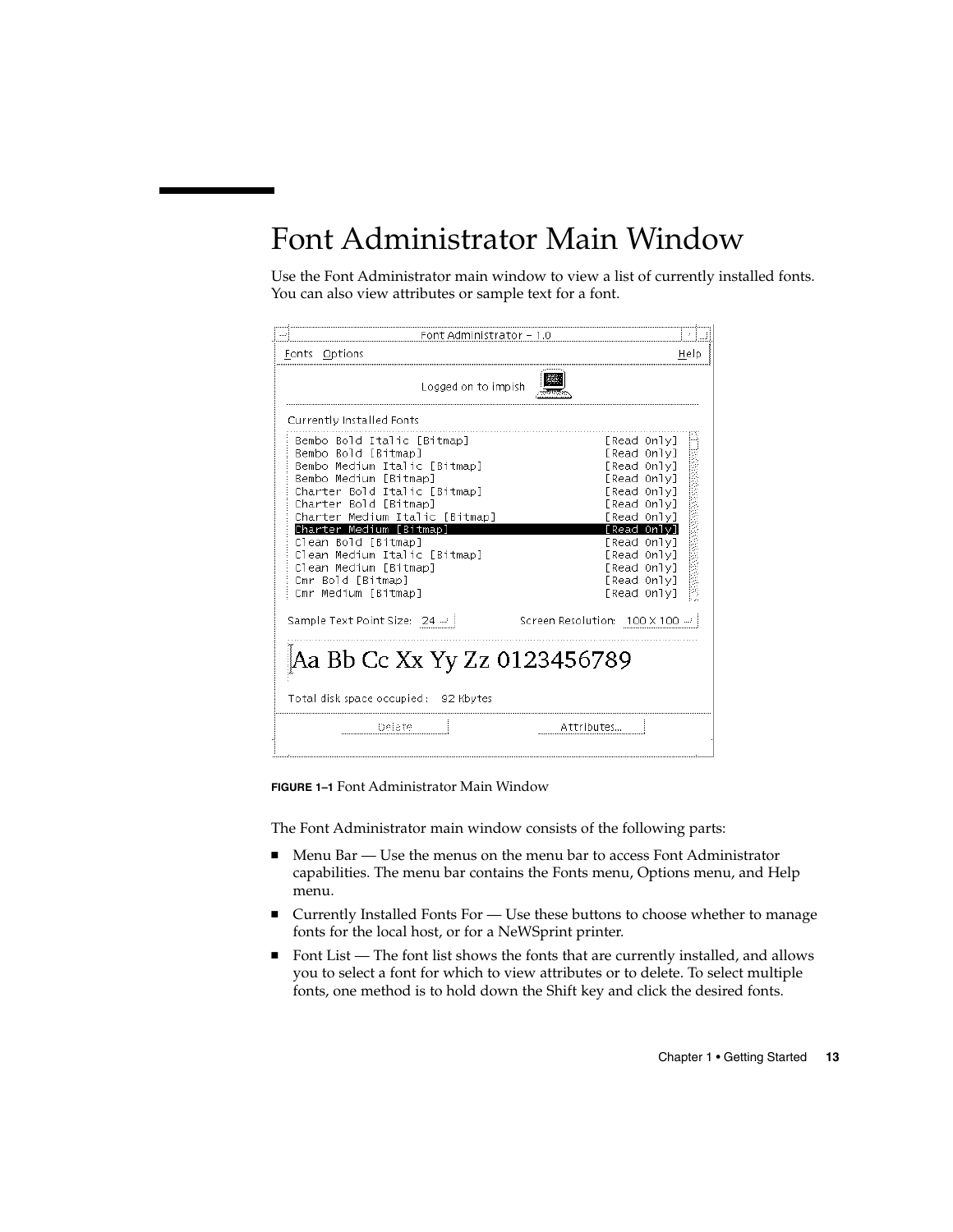- Sample Text Display The sample text display shows sample text for the currently selected font. You can type directly into this area to view other sample characters.
- Sample Text Point Size Use the Sample Text Point Size option menu to choose a sample text size from the sizes available for the font. Choose a larger point size for larger text, or smaller for smaller text.
- Screen Resolution Use the Screen Resolution option menu to select a different display resolution for the font, if available.
- Total disk space occupied To assist you in managing your disk space, Font Administrator displays the total disk space occupied by the selected font.

### Fonts Menu

|            | Fonts Options |
|------------|---------------|
| Delete     | Ctri+D        |
| Install    | Ctrl+L        |
| Attributes |               |
| Find       |               |
| Aliases    |               |
| Exit       | $Alt + F4$    |

The Fonts menu lists the following choices:

| Delete     | Deletes the selected font or fonts.                                                  |
|------------|--------------------------------------------------------------------------------------|
| Install    | Installs the fonts you choose.                                                       |
| Attributes | Displays attributes of the selected font.                                            |
| Find       | Searches the font list for the font you enter. You can enter a partial font<br>name. |
| Aliases    | Displays a list of currently installed font aliases.                                 |
| Exit       | Quits Font Administrator.                                                            |
|            |                                                                                      |

### Options Menu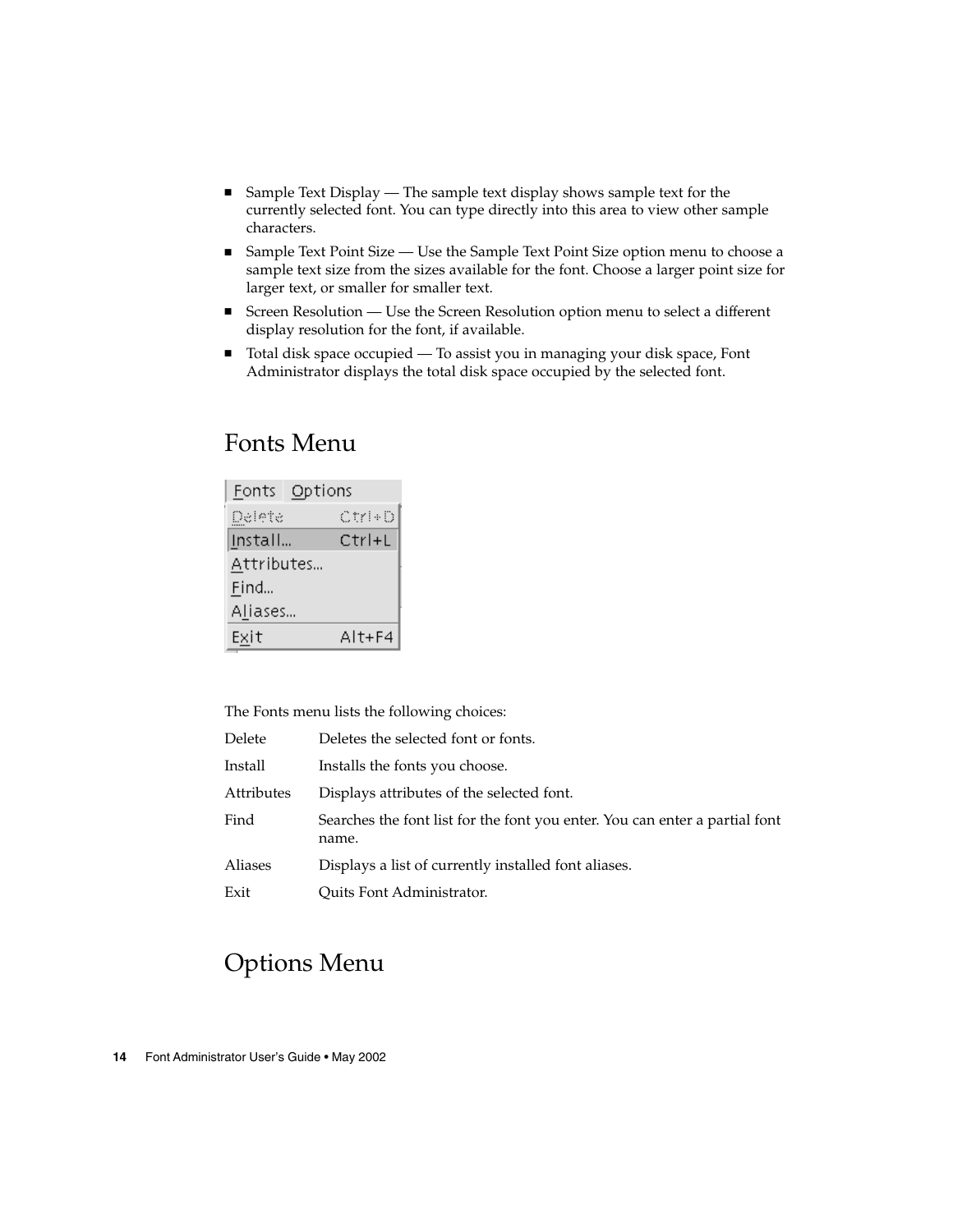| Options         |                  |            |
|-----------------|------------------|------------|
|                 | Modify Font Path |            |
| Set Sample Text |                  | $Ctrl + 1$ |

The Options menu lists the following choices:

| Modify Font Path | Makes changes to the font path.  |
|------------------|----------------------------------|
| Set Sample Text  | Changes the default sample text. |

# Help Menu

| Help                     |
|--------------------------|
| Overview                 |
| Tasks                    |
| Reference                |
| On Item                  |
| Using Help               |
| About Font Administrator |

The Help menu lists the following choices:

| Overview                 | Displays introductory information about Font<br>Administrator features.                                                          |
|--------------------------|----------------------------------------------------------------------------------------------------------------------------------|
| Tasks                    | Displays step-by-step instructions for using Font<br>Administrator.                                                              |
| Reference                | Displays summary information about Font<br>Administrator components.                                                             |
| On Item                  | Changes the pointer to a question mark - click the<br>question mark pointer on a Font Administrator item for<br>its description. |
| Using Help               | Displays information about using Help.                                                                                           |
| About Font Administrator | Displays version, copyright, and licensing information<br>about Font Administrator.                                              |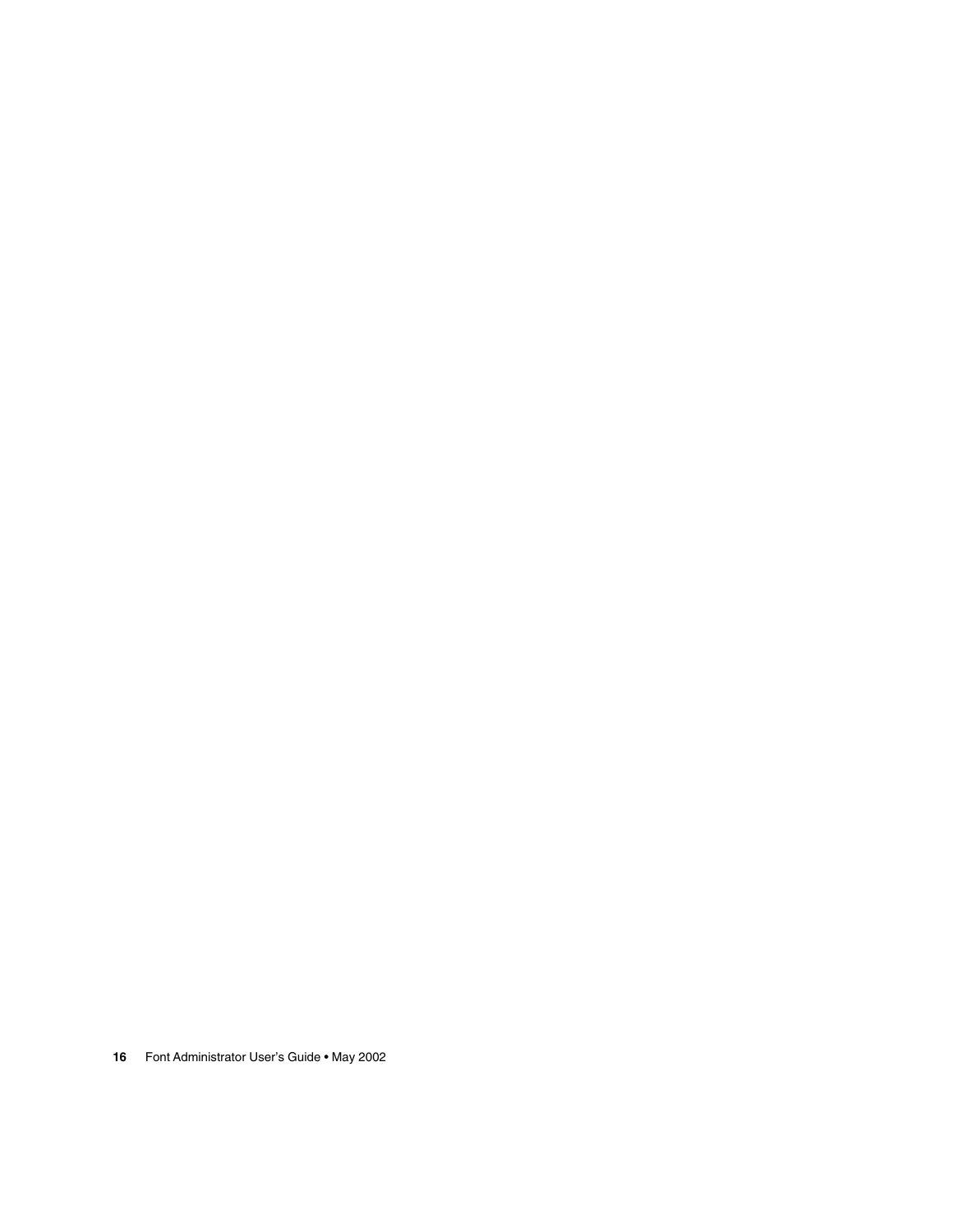### CHAPTER **2**

## Viewing Fonts

This chapter explains how to view font lists, aliases, and sample text, and also explains how to delete fonts. It describes how:

- To view a list of fonts<br>■ To view sample text
- To view sample text
- To view font attributes
- To view font aliases<br>■ To find fonts
- To find fonts
- To delete fonts

### To View a List of Fonts

You can view a list of fonts for local OpenWindows installations or for NeWSprint printers.

### For the Local Host

To view a list of fonts installed on the local host:

- 1. On the main window, find the label ''Currently Installed Fonts For:.''
- 2. Click the radio button next to the local host name.

The main window (Figure 1–1) displays the list of currently installed fonts. For a description of the main window, see "Font Administrator Main Window" on page 13.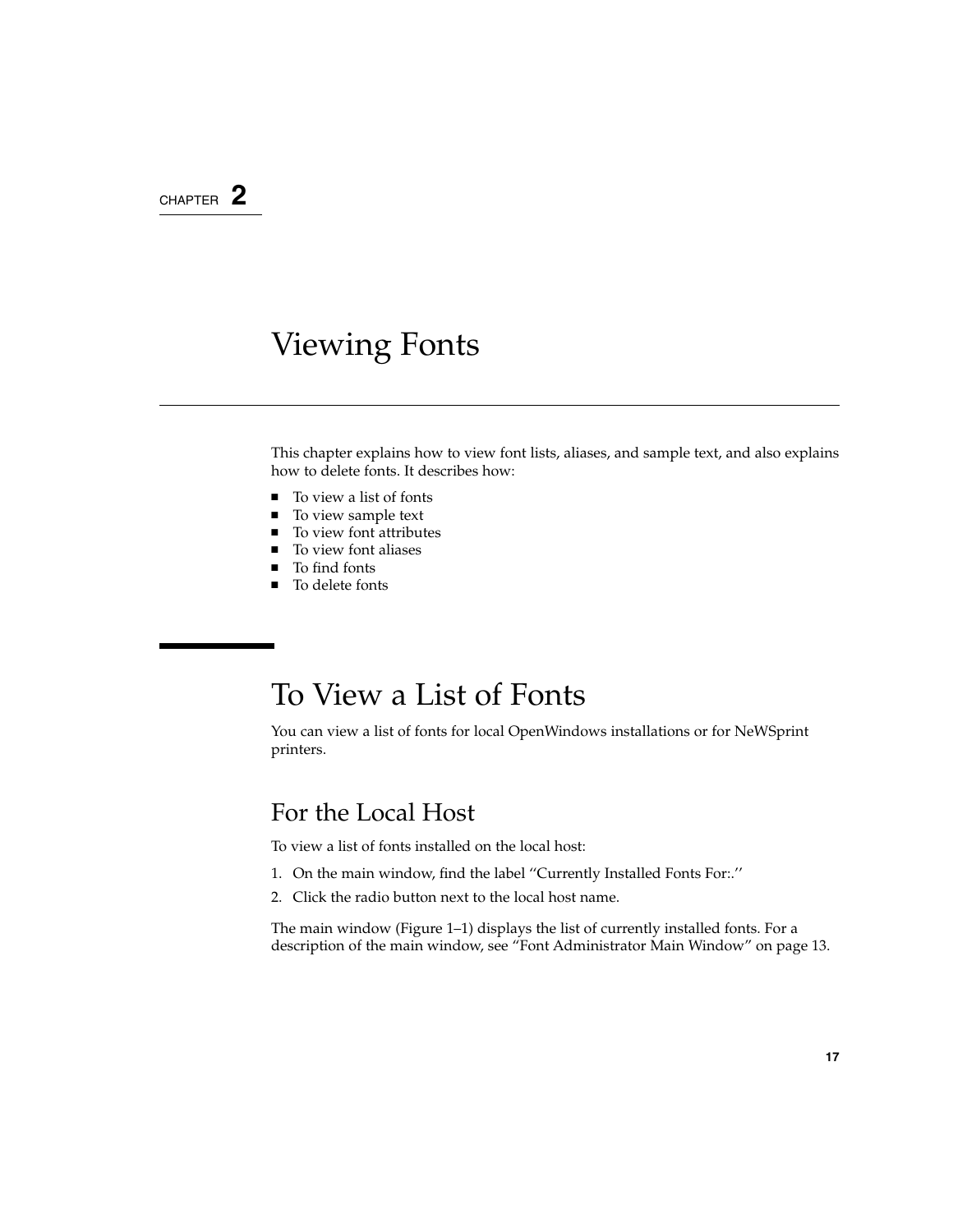#### For a NeWSprint Printer

To view a list of fonts installed on a NeWSprint printer on the local print server:

- 1. On the main window, find the label ''Currently Installed Fonts For:.''
- 2. Click the radio button next to NeWSprint Printer.
- 3. Use the NeWSprint Printer option menu to select the printer for which you want to manage fonts.

The main window (Figure 1–1) displays the list of currently installed fonts. For a description of the main window, see "Font Administrator Main Window" on page 13.

**Note –** You must run Font Administrator as the root user to be able to view and manage printer fonts.

### To View Sample Text

You can type in sample text to view for this session only, or you can set the default sample text.

#### For This Session Only

To see what a word or phrase looks like using the selected font, type the word or phrase in the sample text display area of the main window or Install dialog.

For a picture and description of the main window, see "Font Administrator Main Window" on page 13. For a picture and description of the Install dialog, see "To Install Fonts" on page 23.

### Setting the Default Sample Text

The default sample text is automatically displayed when you select a font in the main window or the Install dialog. For a picture and description of the main window, see "Font Administrator Main Window" on page 13. For a picture and description of the Install dialog, see "To Install Fonts" on page 23.

To set the default sample text: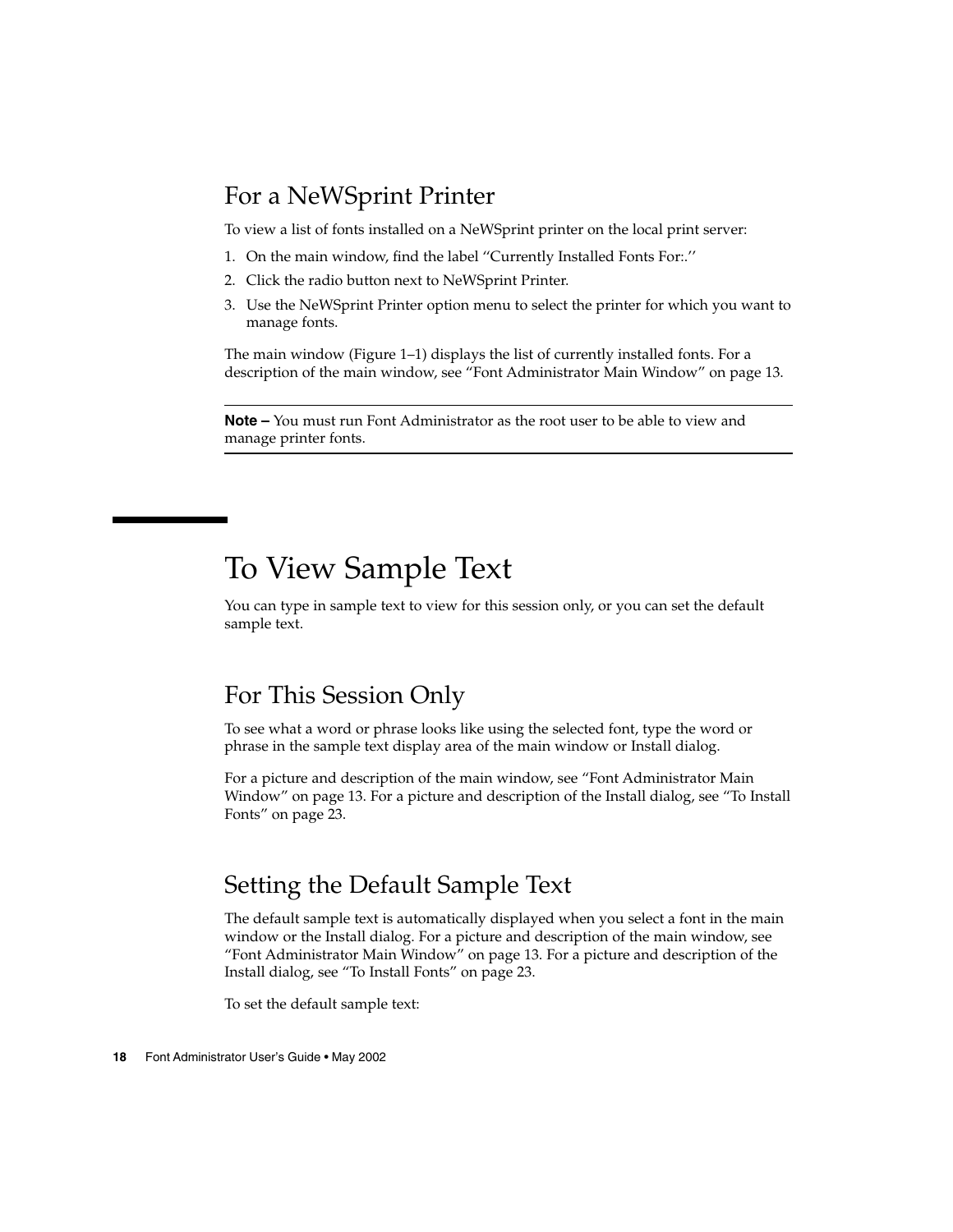1. Select Set Sample Text from the Options menu.



**FIGURE 2–1** Set Sample Text Dialog

- 2. On the Set Sample Text dialog, click in the text box and type the desired text.
- 3. Click OK or Apply to save the sample text setting.

**Note –** Because the default sample text is a user preference stored in the user's home directory, it cannot be set for the root user which has no home directory. The root user can type in the sample text display area to view other sample text.

# To View Font Attributes

To view font attributes:

- 1. On the main window, click the font name for which you want to view attributes.
- 2. Click Attributes.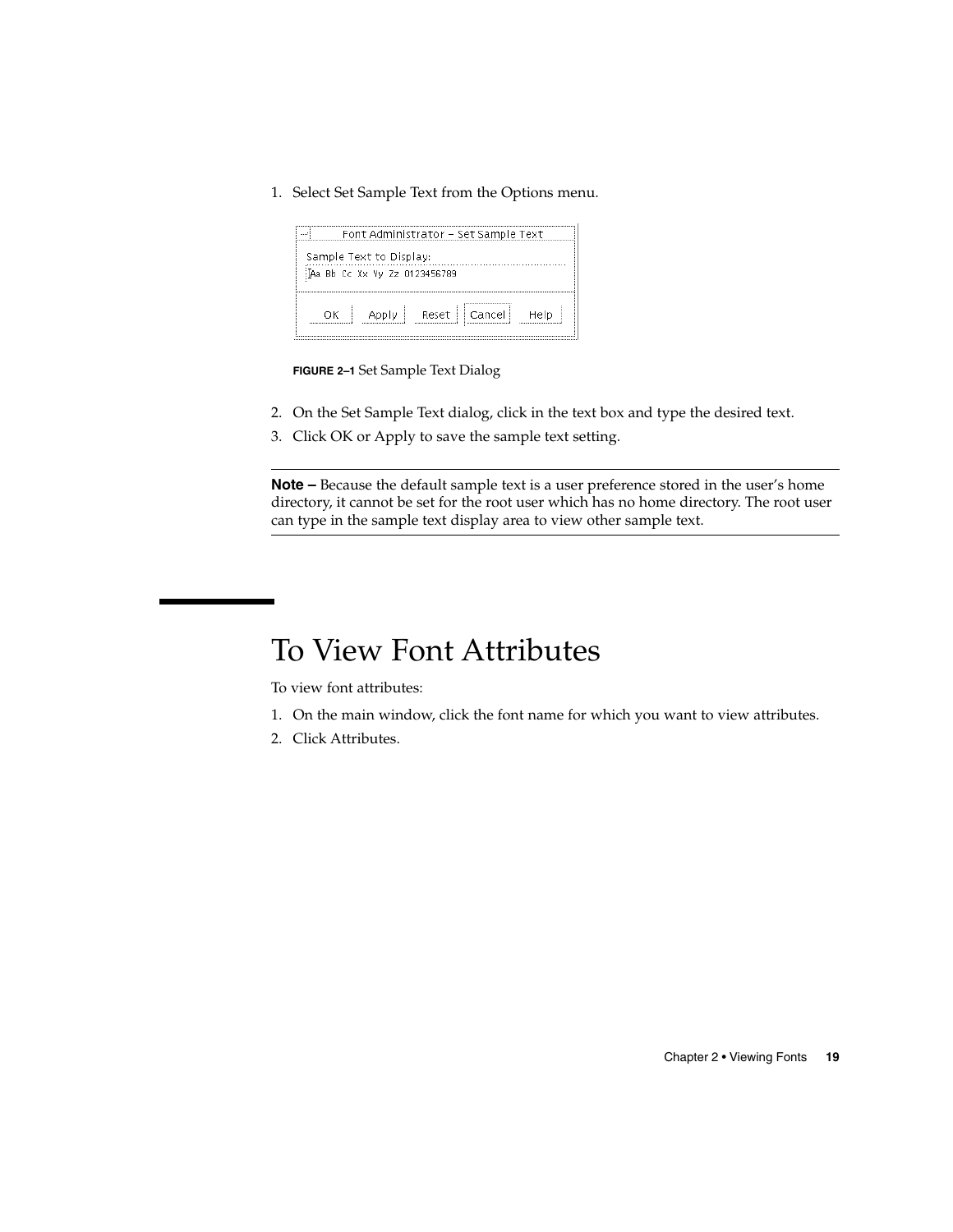

**FIGURE 2–2** Font Attributes Dialog

The Font Attributes dialog displays the following information for the selected font:

| Font          | The common name of the font.                                       |
|---------------|--------------------------------------------------------------------|
| XLFD Name     | The X logical font descriptor.                                     |
| Location      | The file system location of the font.                              |
| Foundry       | The maker of the font.                                             |
| Character Set | The character set used by this font.                               |
| Spacing       | Indicates whether the font is monospaced or proportionally spaced. |
|               |                                                                    |

**Note –** The Font Attributes dialog stays up until you click Close, displaying attributes in turn for each font you select. To view attributes for additional fonts, simply click the fonts one at a time in the list on the main window.

## To View Font Aliases

To view font aliases, choose Aliases from the Fonts menu.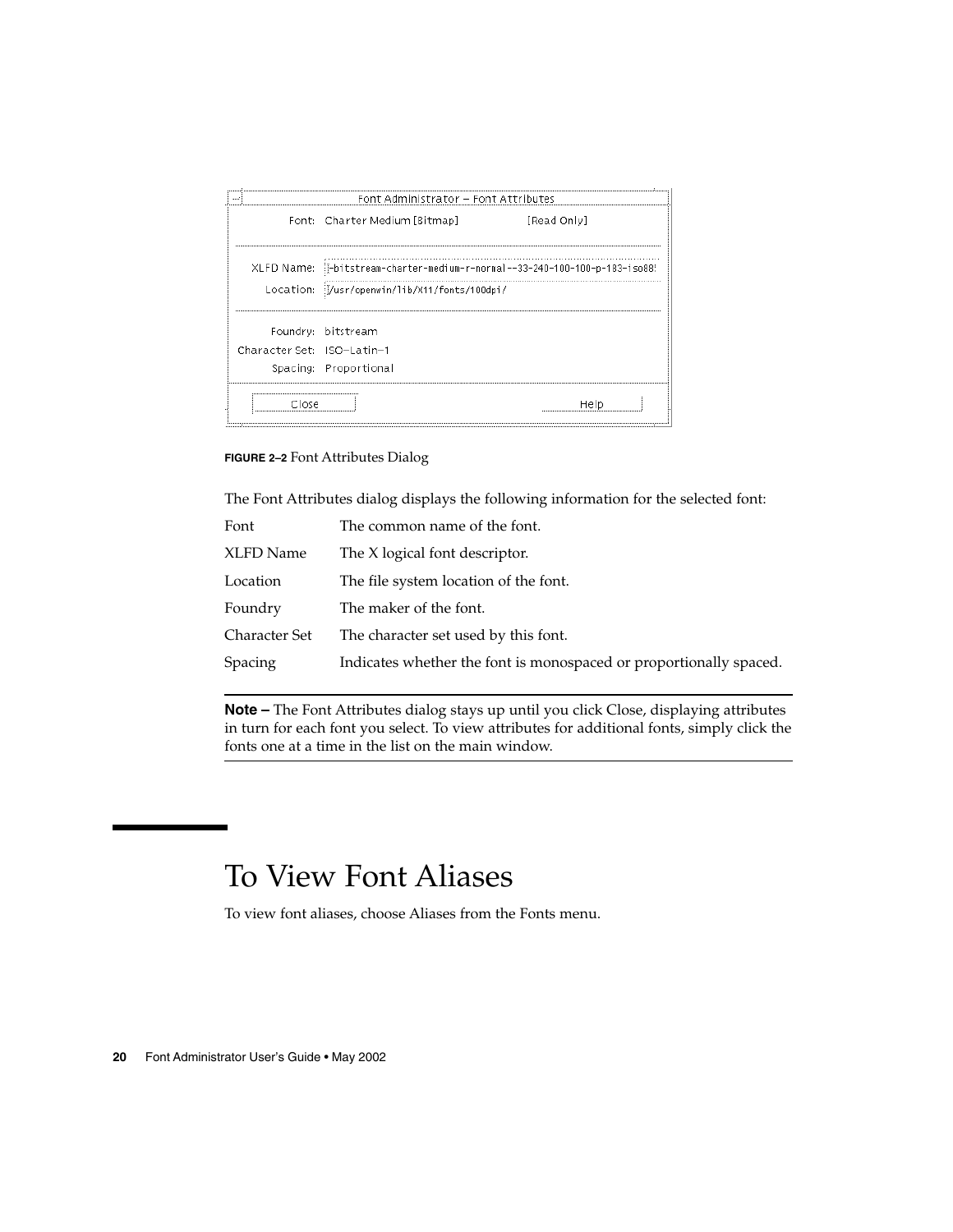| Currently Installed Font Aliases For impish                                                                                                                                                                                                                                                                          |  |       |                                                                                                                 |  |
|----------------------------------------------------------------------------------------------------------------------------------------------------------------------------------------------------------------------------------------------------------------------------------------------------------------------|--|-------|-----------------------------------------------------------------------------------------------------------------|--|
| Application bold sans Italic [Alias]<br>Application bold sans Italic [Alias]<br>Application bold sans Italic [Alias]<br>Application bold sans Italic [Alias]                                                                                                                                                         |  |       | [Read Only]<br>[Read Only]<br>[Read Only]<br>[Read Only]                                                        |  |
| Application bold sans Italic<br>Application bold sans Italic [Alias]<br>Application bold sans Italic [Alias]<br>Application bold sans Italic [Alias]<br>Application bold sans Italic [Alias]<br>Application bold sans Italic [Alias]<br>Application bold sans Italic [Alias]<br>Application bold sans Italic [Alias] |  | LA 1  | [ Read<br>[Read Only]<br>[Read Only]<br>[Read Only]<br>[Read Only]<br>[Read Only]<br>[Read Only]<br>[Read Only] |  |
| More                                                                                                                                                                                                                                                                                                                 |  | مكوات | Help<br>                                                                                                        |  |

**FIGURE 2–3** Aliases Dialog

The Aliases dialog lists the currently installed aliases. To view attributes for an alias, select the alias and click More. To hide alias attributes, click Less.

## To Find Fonts

To search the list of fonts:

1. Choose Find from the Fonts menu.

| Font Administrator - Find<br>11111                |
|---------------------------------------------------|
| Search For: Helvetical                            |
| (Forward ) Backward                               |
| - Select Alli<br>Find<br>– Clear<br>Close<br>Help |

**FIGURE 2–4** Find Dialog

- 2. On the Find dialog, enter the font name in the Search For field.
- 3. Click Forward to search from the selected font toward the bottom of the list, or click Backward to search from the selected font toward the top of the list.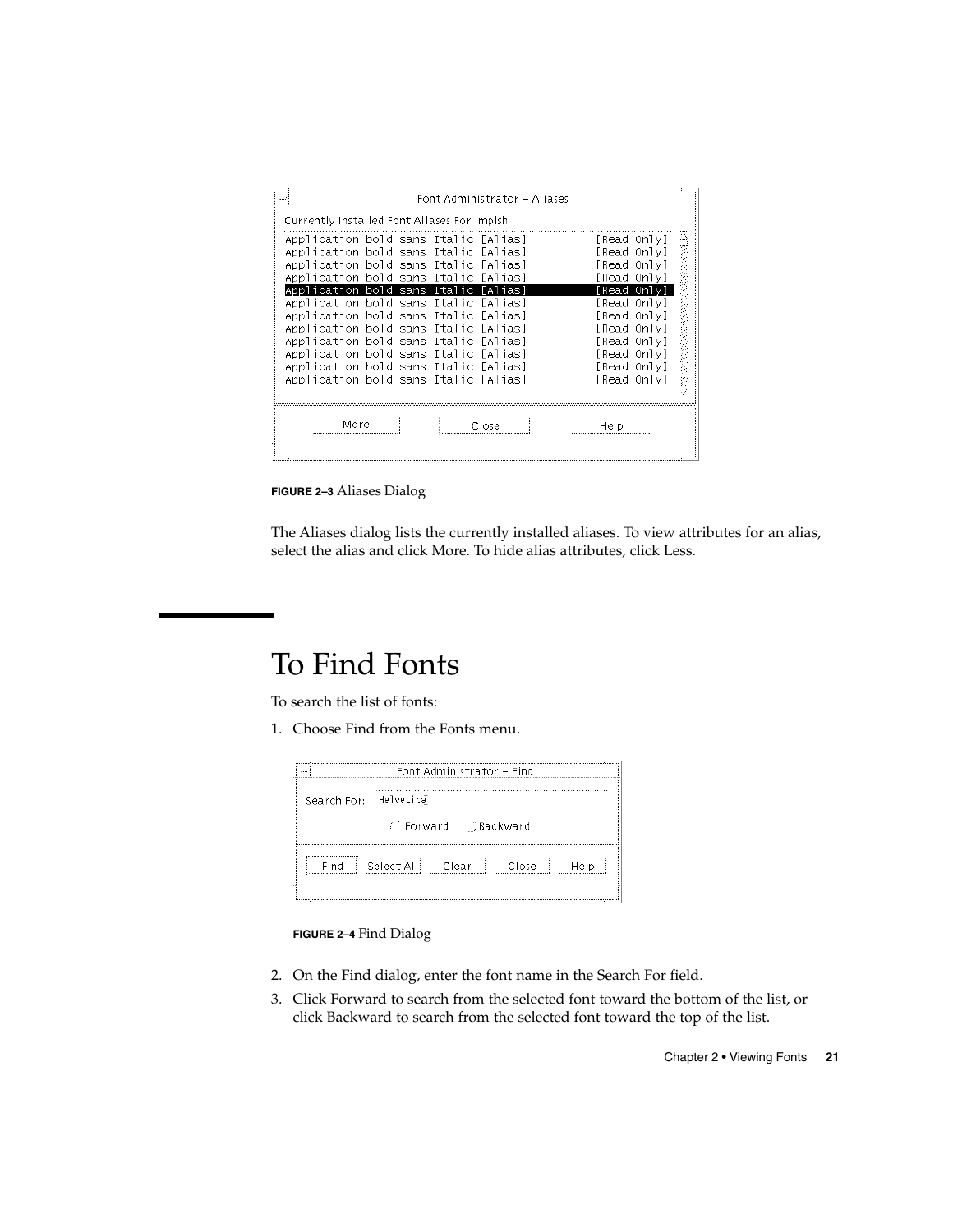4. Click Find to select the next font name containing the search text, or click Select All to select all font names containing the search text.

# To Delete Fonts

To delete a font or fonts:

1. On the main window, select the font to delete by clicking on its name. To select multiple fonts to delete, hold down the Shift key and click the desired fonts. For a picture and description of the main window, see "Font Administrator Main Window" on page 13.



**Caution –** There is no Undo for deleting fonts. Before deleting fonts, check that no one needs the fonts you want to delete.

- 2. Click Delete.
- 3. On the warning dialog, click Delete to confirm the deletion.

**Note –** To delete fonts from the shared system directory /usr/openwin, you must run Font Administrator as the root user.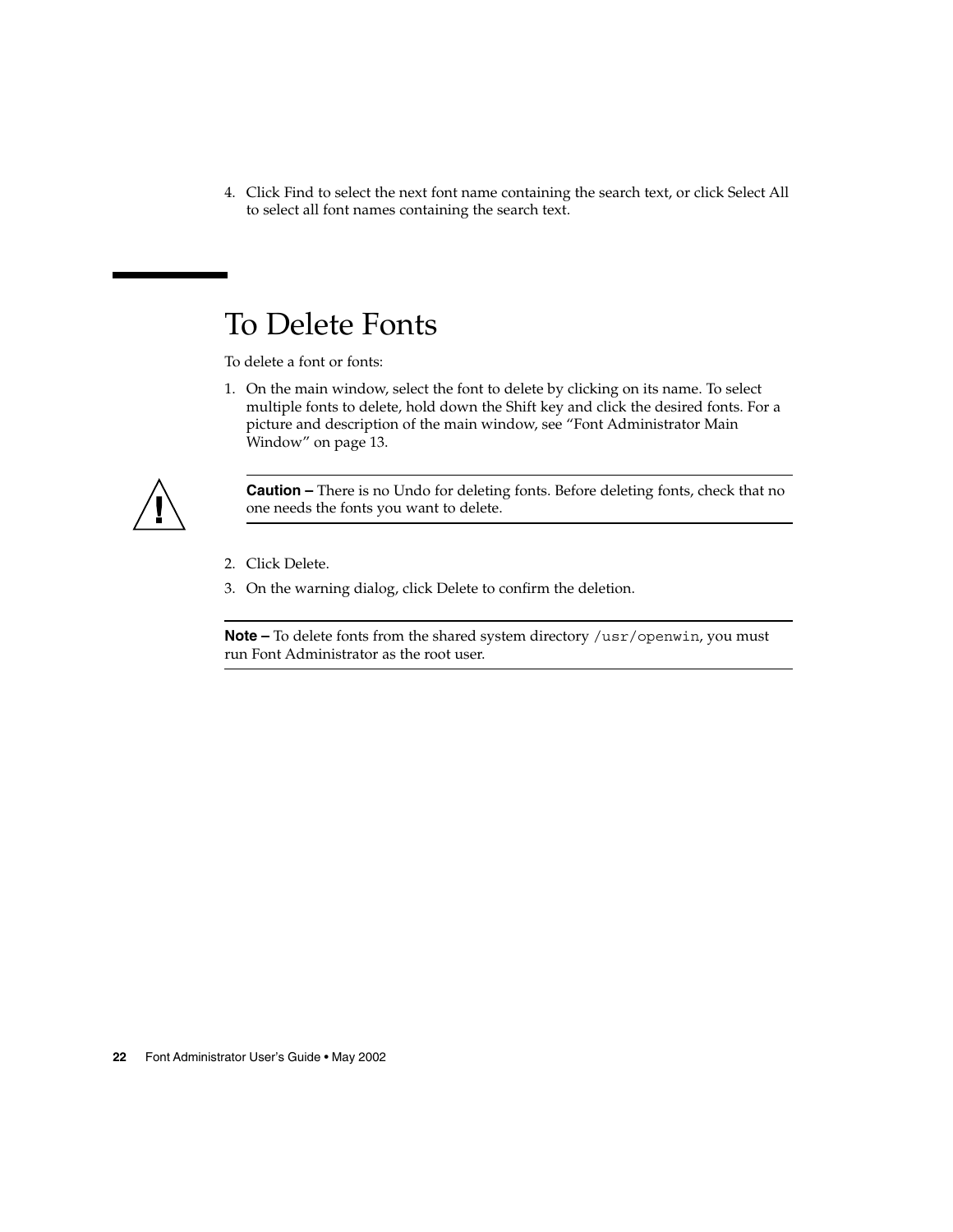### CHAPTER **3**

# Making Fonts Available

This chapter explains how to install fonts, modify the font path, and use the directory chooser.

# To Install Fonts

To install fonts:

1. Choose Install from the Fonts menu.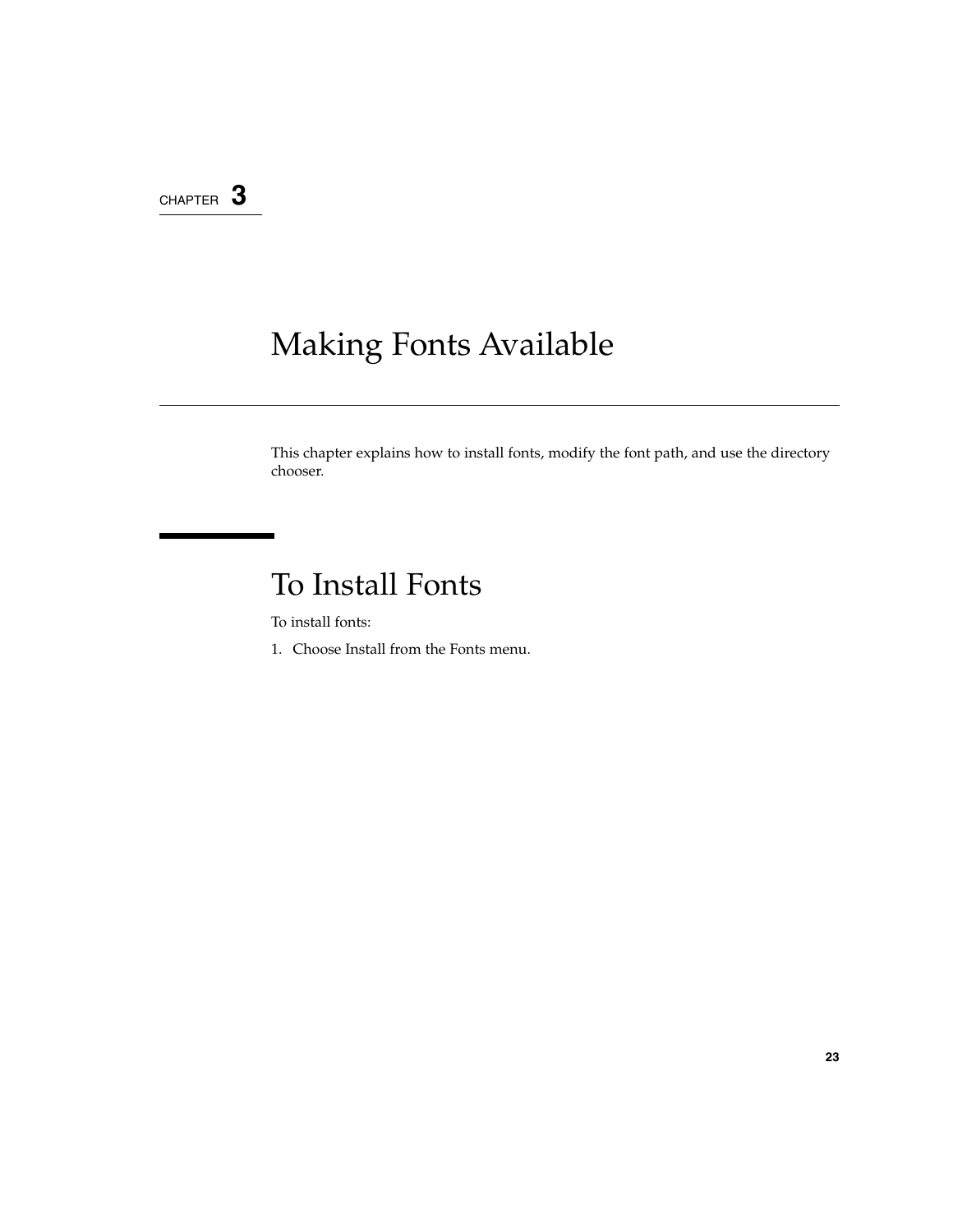| Font Administrator - Install                                                                                                                                                                                                                                                                                                                                                                        |                                                                                                                                                        |
|-----------------------------------------------------------------------------------------------------------------------------------------------------------------------------------------------------------------------------------------------------------------------------------------------------------------------------------------------------------------------------------------------------|--------------------------------------------------------------------------------------------------------------------------------------------------------|
| List Fonts From: Directory  <br>Fonts From /net/xsun1/export/space1/misc/Type1/fonts/<br>Aachen Light [Type-1]<br>Albatross Medium [Type-1]<br>Alex Fraction Normal [Type-1]<br>Ambrosia Medium [Tvpe-1<br>American Uncial Normal [Tvpe-1]<br>AmericanTypewriter Light [Type-1]<br>Animals Medium [Type-1]<br>Arabian Normal [Type-1]<br>Sample Text<br><mark>15</mark> я Вв Сс Хх Уу Zz 0123486789 | [Rea <sub>'</sub><br>FRea <sub>'</sub><br>FRea <sub>'</sub><br>Rea<br>[Rea <sub>'</sub><br>FRea <sub>!</sub><br>FRea <sub>'</sub><br>FRea <sub>'</sub> |
| Install To:<br>Directory<br>Destination: /home/amyc/fontadm_fonts/                                                                                                                                                                                                                                                                                                                                  |                                                                                                                                                        |
| Total disk space required: 19 Kbytes<br>Total disk space available: 611434 Kbytes                                                                                                                                                                                                                                                                                                                   |                                                                                                                                                        |
| Select All : Attributes<br>Install<br>Cancel                                                                                                                                                                                                                                                                                                                                                        | Help                                                                                                                                                   |

#### **FIGURE 3–1** Install Dialog

2. At the top of the Install dialog, click the List Fonts From Directory button.

| Filter       | Files      |  |
|--------------|------------|--|
| 千人 1種<br>ŧ.  | adeptizi   |  |
|              | busc       |  |
| Folders      | classidoc  |  |
| .wastebasket | iComp      |  |
| dead_letter  | Соны       |  |
| DeadLetters  | Dave.cshro |  |
| Mail         | Doc        |  |
| Projects     | ifi iendt  |  |
|              |            |  |

**FIGURE 3–2** Directory Chooser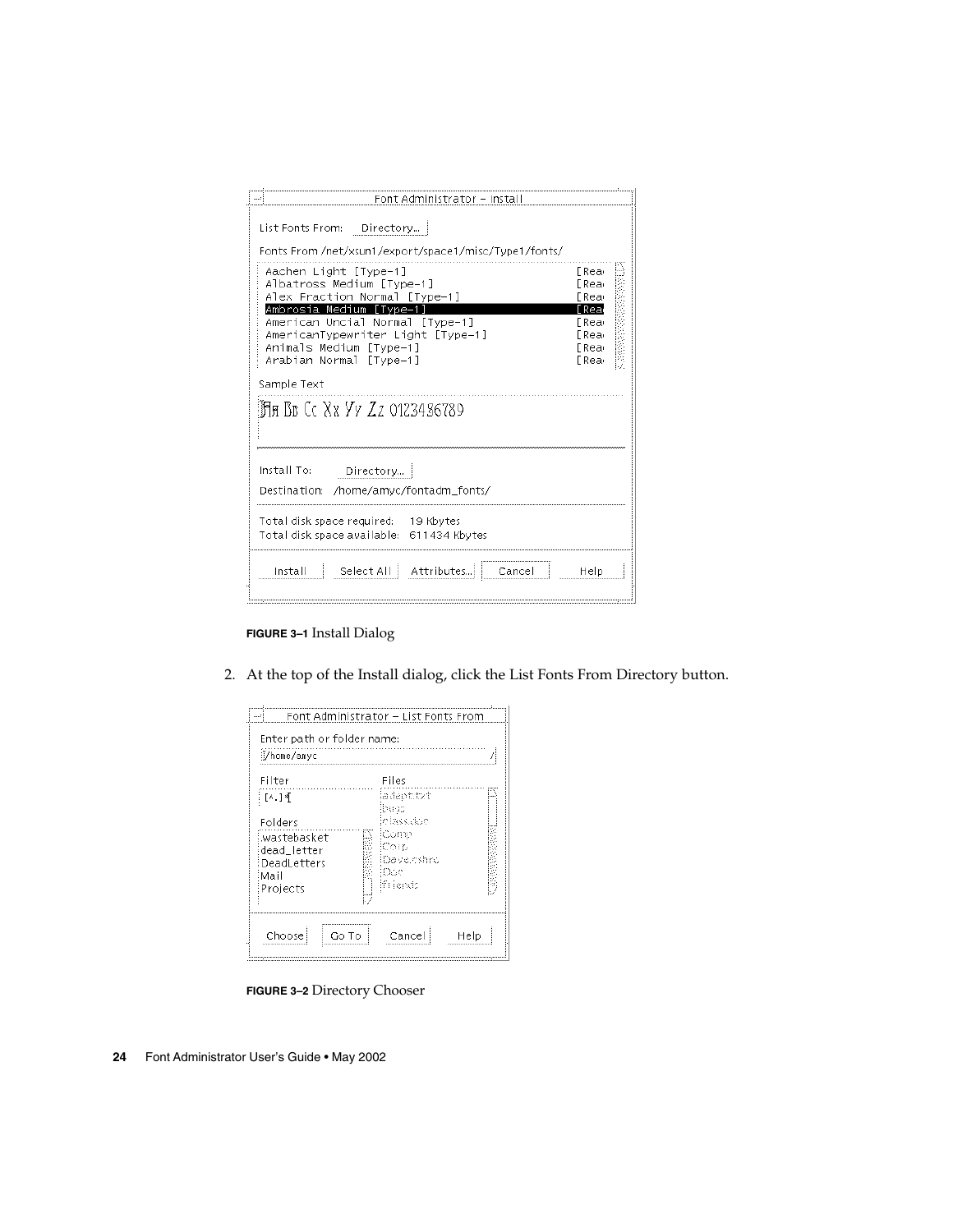3. Use the directory chooser to browse for and select the directory containing the fonts you want to install. When you find the directory you want, double-click the directory, and then click Choose to display a list of fonts in the directory. For more information about the directory chooser, see "To Use the Directory Chooser" on page 30.

**Note –** There may be a pause while Font Administrator searches for fonts in the directory you choose.

- 4. On the Install dialog, select the font or fonts you want to install. If you want to install all the fonts, click Select All.
- 5. Choose the local host or a printer for which to install fonts.
- 6. Use the directory chooser to browse for and select the installation destination directory. For more information about the directory chooser, see "To Use the Directory Chooser" on page 30.
- 7. Check that the disk space available is greater than the disk space required.
- 8. Click Install.

**Note –** To install fonts to the shared system directory /usr/openwin, you must run Font Administrator as the root user.

### To Resolve Conflicts

If there is a conflict between a font you tried to install, and a font with the same name that has already been installed, Font Administrator displays the conflict dialog.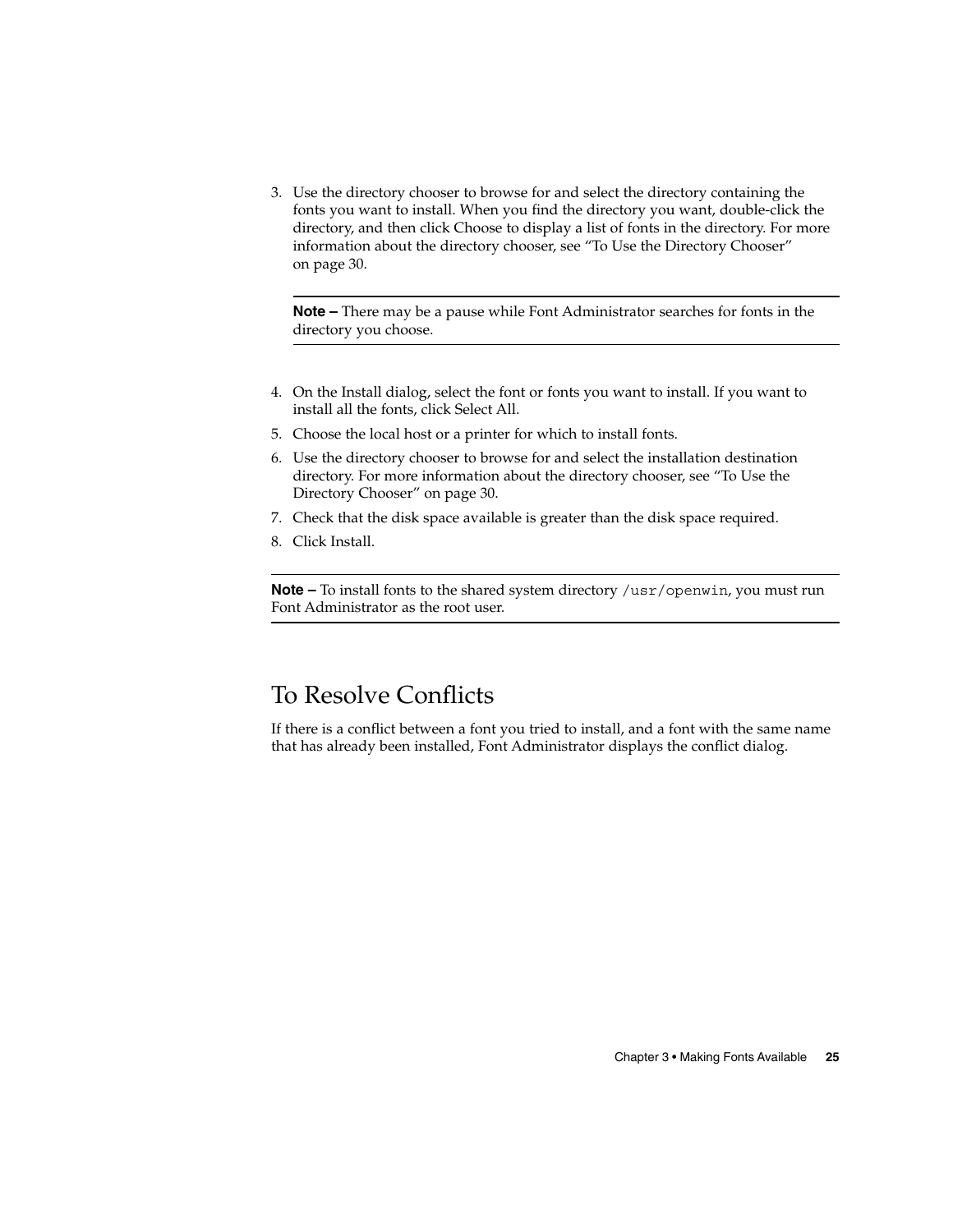|                                                       | Font Administrator – Install |                               |  |
|-------------------------------------------------------|------------------------------|-------------------------------|--|
| Your system already has a version of:                 |                              |                               |  |
| Font:                                                 | Keep or Replace?             |                               |  |
| Albatross Medium [Type-1]<br>Ambrosia Medium [Type-1] | Keep<br>Keep                 | Replace<br>Replace Al<br>Keep |  |
| This font already exists in the directory:<br>/tmp/   |                              |                               |  |
| Save                                                  | Cancel                       | Help                          |  |

**FIGURE 3–3** Conflict Dialog

The conflict dialog lists the fonts you tried to install that already exist on your system.

#### To Keep All Fonts

To keep all of the previously installed fonts, click Save.

#### To Replace All Fonts

To replace all fonts:

- 1. Click Replace All.
- 2. Click Save.

#### To Replace Selected Fonts

To replace selected fonts:

- 1. Click a font you want to replace.
- 2. Click Replace.
- 3. Repeat steps 1 and 2 for each font you want to replace.
- 4. When you have completed steps 1 and 2 for each font you want to replace, click Save.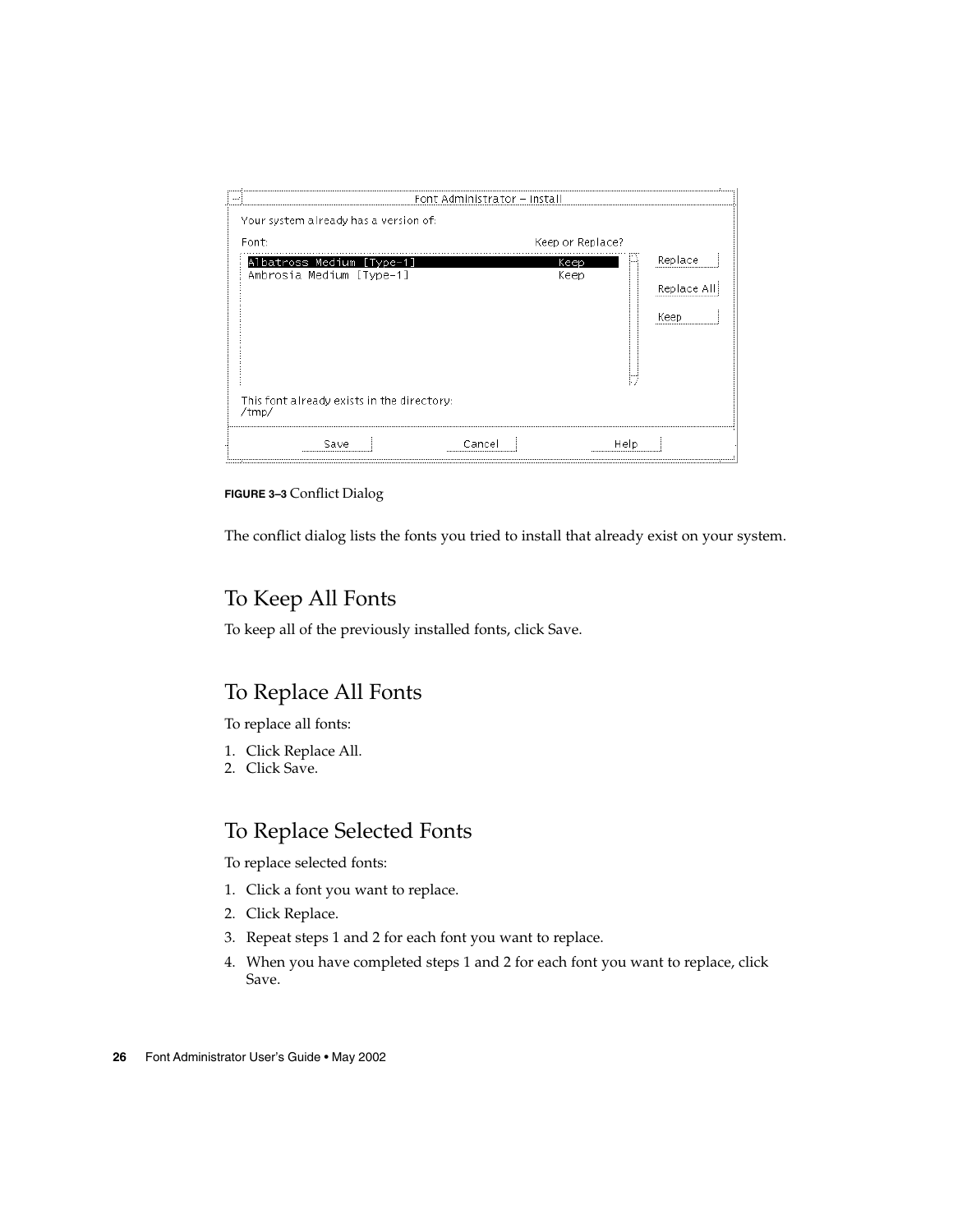### To Add the Installation Directory to the Font Path

When you, as the root user, install a font into a directory that is not in the default font path, Font Administrator offers to add it to the default font path for you automatically. You can also choose to add it manually via the Modify Font Path dialog.



**FIGURE 3–4** Add Installation Directory Dialog

**Note –** This dialog only appears if you run Font Administrator as the root user. For other users, Font Administrator appends the installation directory to the user's font path. The change to the user's font path lasts until the user quits Font Administrator.

# To Modify the Font Path

Modifying the font path may include the following subtasks:

- To List the Font Path
- To Reorder the Font Path
- To Delete Font Path Elements
- To Add Font Path Elements

**Note –** To modify the font path, you must run Font Administrator as the root user.



**Caution –** The default font path is shared. Modifying the default font path will affect all users who reference it.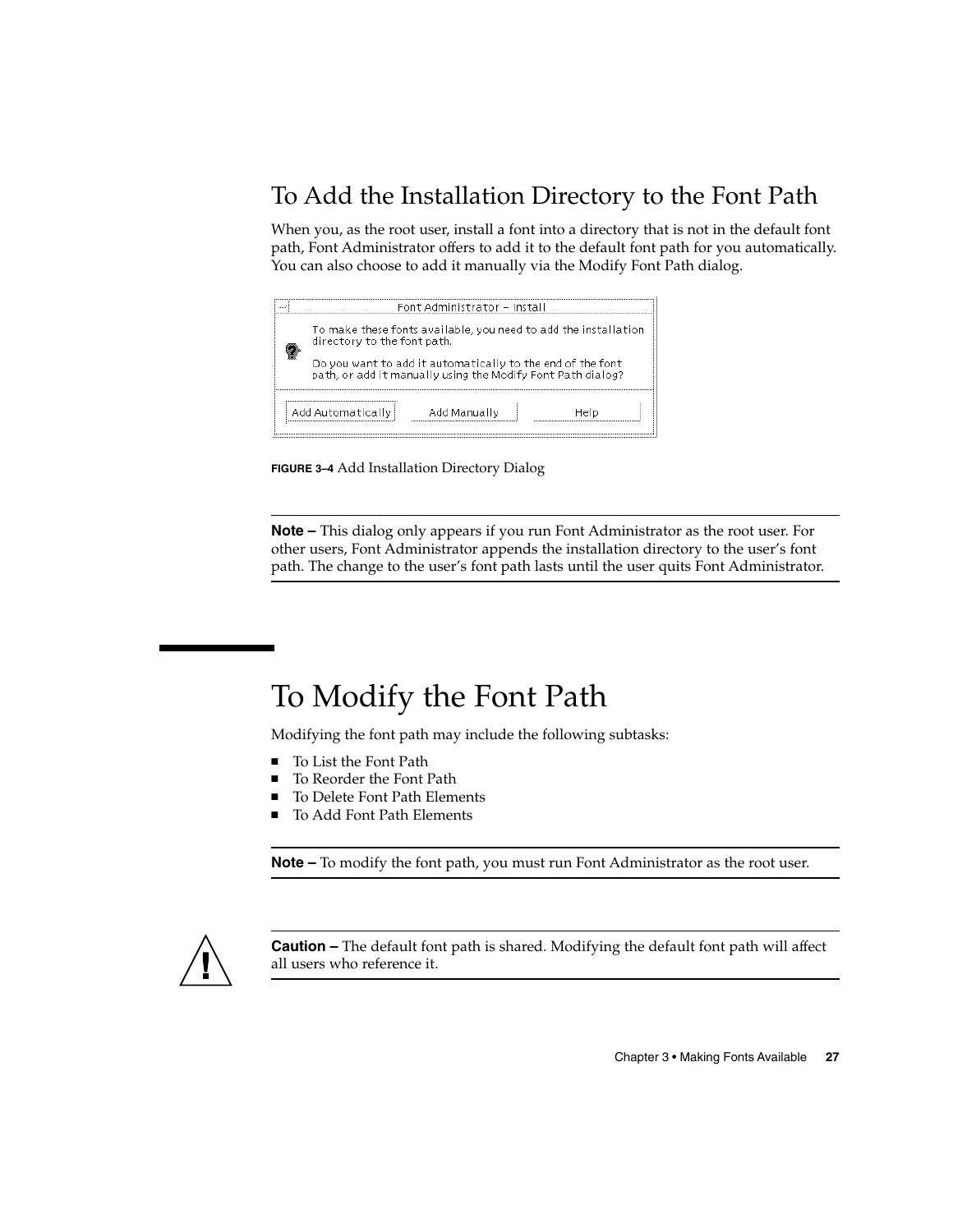

**Caution –** Installing OpenWindows will initialize the default font path. You may want to keep a record of the changes you make to the default font path, so that you can recreate them if you install OpenWindows.

### To List the Font Path

To list the font path you want to modify:

1. Choose Modify Font Path from the Options menu.

| Font Administrator – Modify Font Path                                                                                   |             |  |
|-------------------------------------------------------------------------------------------------------------------------|-------------|--|
| Modify Font Path For:<br>Default Open Windows Installation on impish<br>. ) Another Open Windows Installation on impish | - Directory |  |
| Current Font Path Listing For /usr/openwin                                                                              |             |  |
| :/usr/openwin/lib/X11/fonts/F3/<br>:/usr/openwin/lib/X11/fonts/F3bitmaps/                                               | Move Up     |  |
| /usr/openwin/lib/X11/fonts/Type1<br>Move Down<br>:/usr/openwin/lib/X11/fonts/Speedo/                                    |             |  |
| :/usr/openwin/lib/X11/fonts/misc/<br>Delete<br>:/usr/openwin/lib/X11/fonts/75dpi/                                       |             |  |
| :/usr/openwin/lib/X11/fonts/100dpi/<br>:/usr/openwin/lib/X11/fonts/Xt+/                                                 | Add New     |  |
|                                                                                                                         |             |  |
| New Font Path Element:                                                                                                  |             |  |
|                                                                                                                         | Directory   |  |
|                                                                                                                         |             |  |

**FIGURE 3–5** Modify Font Path Dialog

- 2. On the Modify Font Path dialog, click the appropriate radio button for the font path you want to modify.
- 3. If you are modifying the font path for another OpenWindows installation on the local host, click Directory and use the directory chooser to select the alternative OpenWindows installation. For more information about the directory chooser, see "To Use the Directory Chooser" on page 30.
- 4. If you are modifying the font path for a NeWSprint printer, select the printer on the printer option menu.

Font Administrator lists the font path you choose.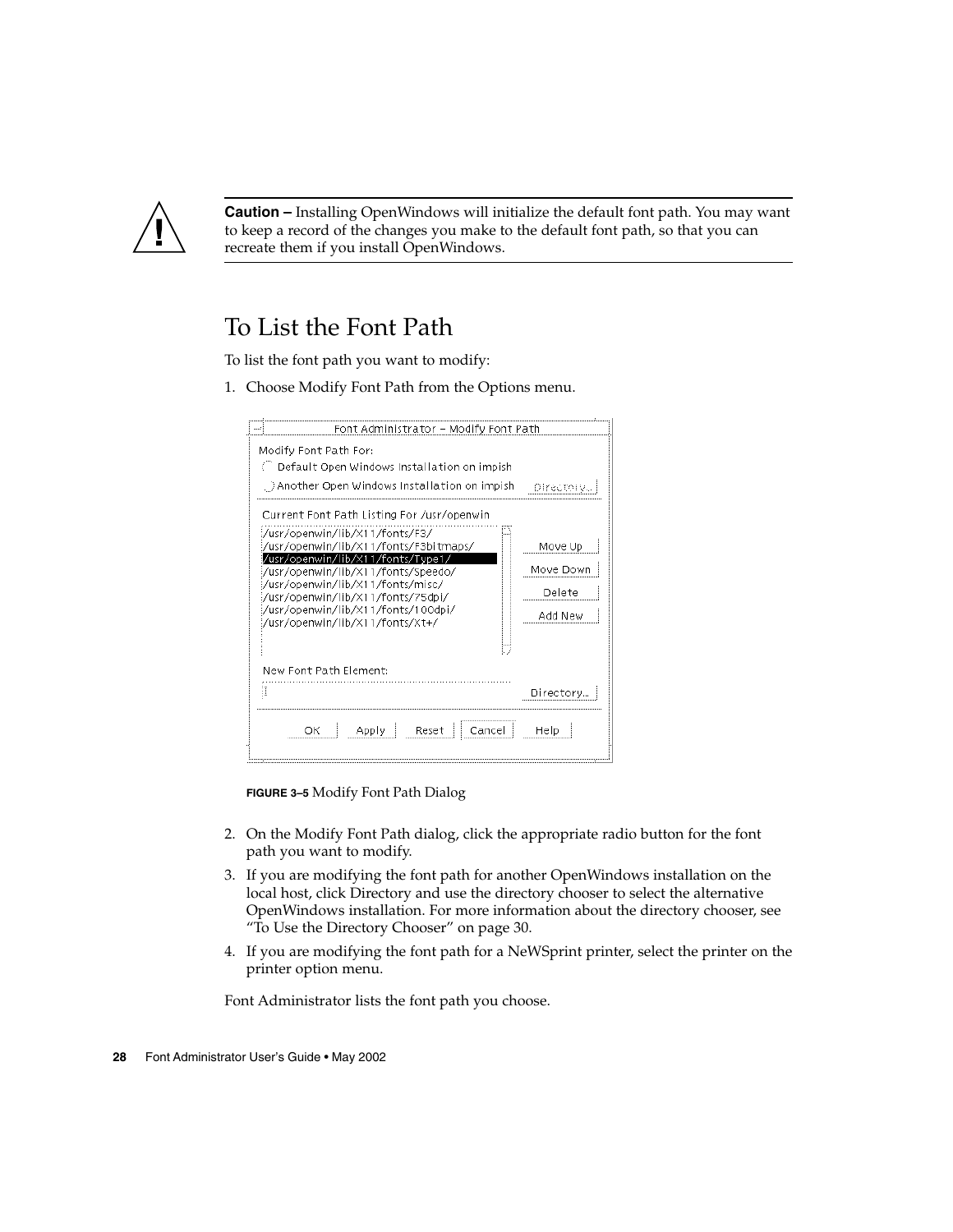### To Reorder the Font Path

To reorder the font path:

- 1. Choose Modify Font Path from the Options menu.
- 2. On the Modify Font Path dialog (Figure 3-5), list the font path to modify.
- 3. Click the font path element you want to move.
- 4. Click Move Up or Move Down to place the font path element where you want it.
- 5. Repeat steps 3 and 4 until the font path elements are in the order you want.
- 6. Click OK or Apply to apply the changes.

### To Delete Font Path Elements

To delete font path elements:

- 1. Choose Modify Font Path from the Options menu.
- 2. On the Modify Font Path dialog (Figure 3-5), list the font path to modify.
- 3. Click the font path element you want to delete.
- 4. Click Delete.
- 5. Repeat steps 3 and 4 until you have deleted the elements you want to delete.
- 6. Click OK or Apply to apply the changes.

### To Add Font Path Elements

To add font path elements:

- 1. Choose Modify Font Path from the Options menu.
- 2. On the Modify Font Path dialog (Figure 3-5), list the font path to modify.
- 3. Click in the New Font Path Element text box.
- 4. Either type the new font path element, or click Directory to use the directory chooser to browse for and select the directory that you want to add to the font path. When you find the directory you want, double-click the directory, and then click Choose to enter the directory in the New Font Path Element text box. For more information about the directory chooser, see "To Use the Directory Chooser" on page 30.
- 5. On the Modify Font Path dialog, click Add New.
- 6. Repeat steps 3 to 5 until you have added the font path elements you want to add.
- 7. Click OK or Apply to apply the changes.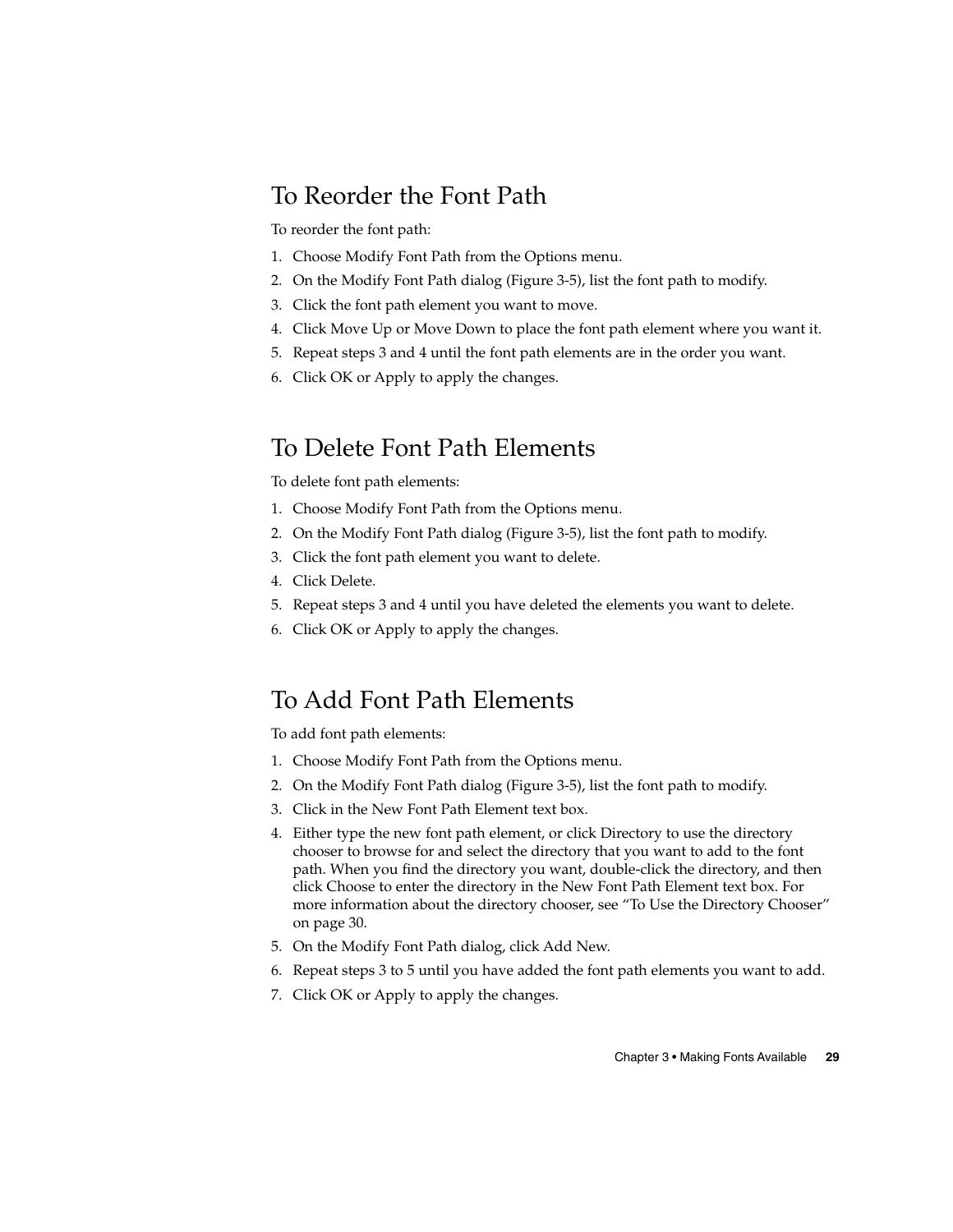# To Use the Directory Chooser

Use the directory chooser to:

- Choose the directory containing fonts to install.
- Choose the destination directory for font installation.
- Choose the directory containing the OpenWindows installation for which you want to modify the font path.
- Choose the directory to add to the font path.

**Note –** The title bar indicates the current reason for displaying the directory chooser.

| Filter                            | Files             |  |
|-----------------------------------|-------------------|--|
| 千^.1坪                             | adeptitzt<br>buas |  |
| Folders                           | classidoc<br>Comp |  |
| .wastebasket                      | Сонь              |  |
| dead letter<br><b>DeadLetters</b> | Daveloshro        |  |
| Mail                              | :Doc              |  |
| Projects                          | ifi iends         |  |

#### **FIGURE 3–6** Directory Chooser

The directory chooser consists of the following parts:

| Type and/or view the path to go to. To choose a<br>directory from a diskette or CDROM, click the option<br>arrow and select the desired type of drive. |
|--------------------------------------------------------------------------------------------------------------------------------------------------------|
| Display only those files and folders that match.                                                                                                       |
| When you go to a directory, lists its subdirectories.                                                                                                  |
| When you go to a directory, lists its files.                                                                                                           |
| Choose the last directory for which you did a Go To.                                                                                                   |
|                                                                                                                                                        |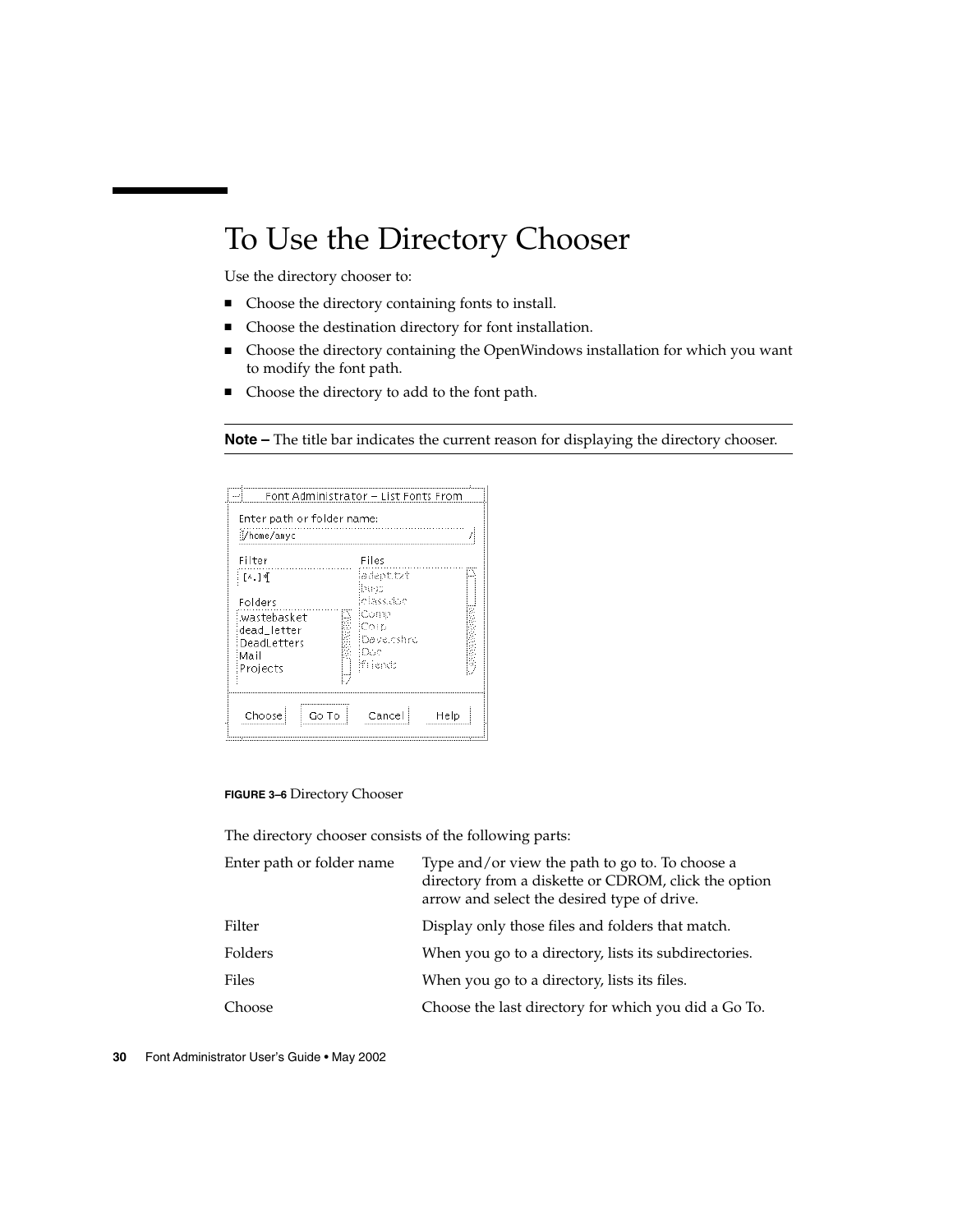Go To Display a list of folders and files for the directory named at the top of the directory chooser.



**Caution –** If you click a folder but do not click Go To, the folder name appears at the top of the directory chooser but the parent directory is still selected. To avoid choosing the parent directory by accident, always double-click or Go To the folder you want.

**Note –** The Files list is always greyed out, because the task is to choose a directory (a folder), not a file.

Chapter 3 • Making Fonts Available **31**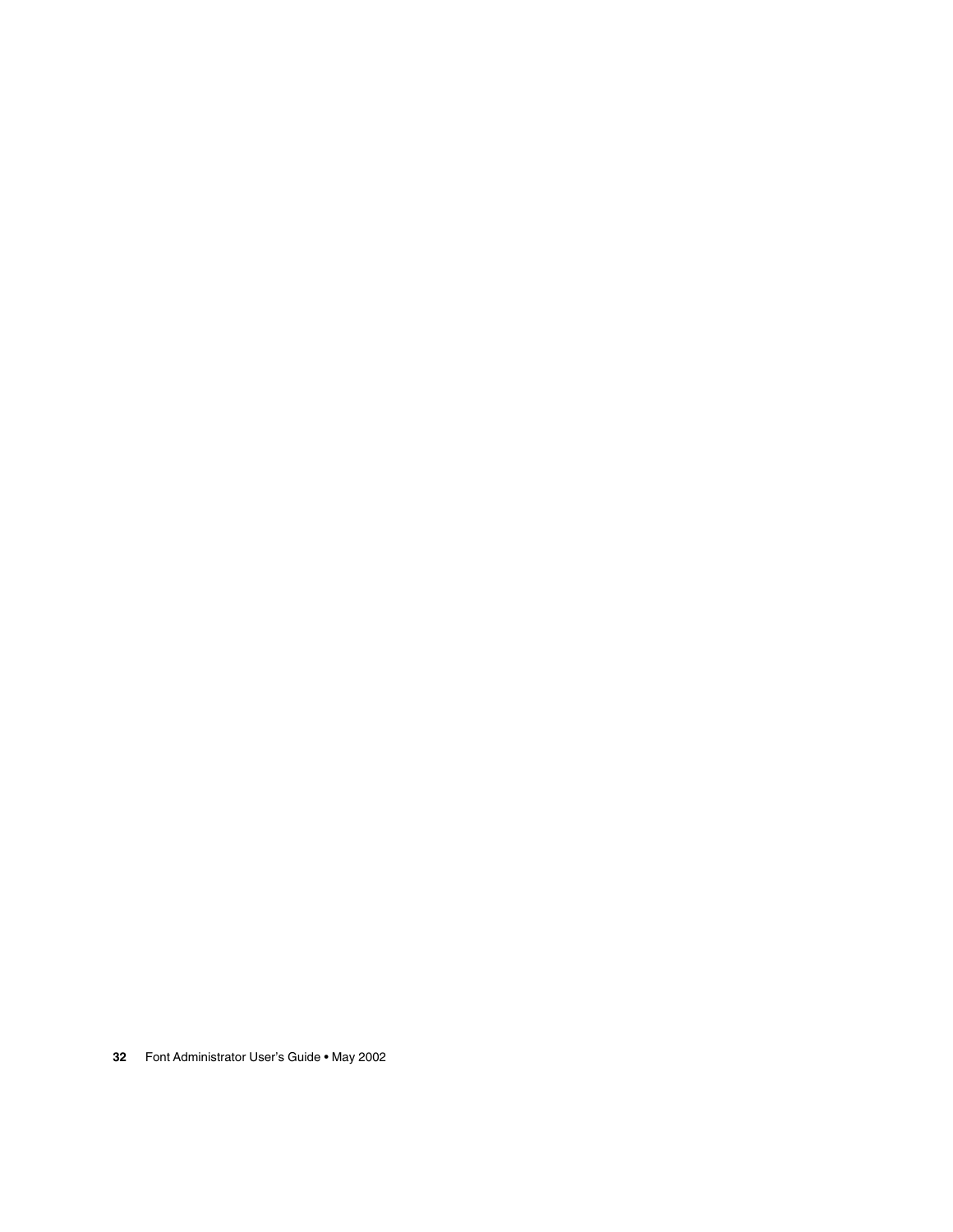APPENDIX **A**

# Font Administrator Messages

This appendix lists Font Administrator messages together with likely causes and solutions.

### path already exists in font path

The path you entered is already in the font path.

#### Possible Solution

No action is necessary.

### text is not a directory

The information you entered is not a directory. Only directories may be added to the font path.

### Possible Solution

Check that the font path element you enter is a directory.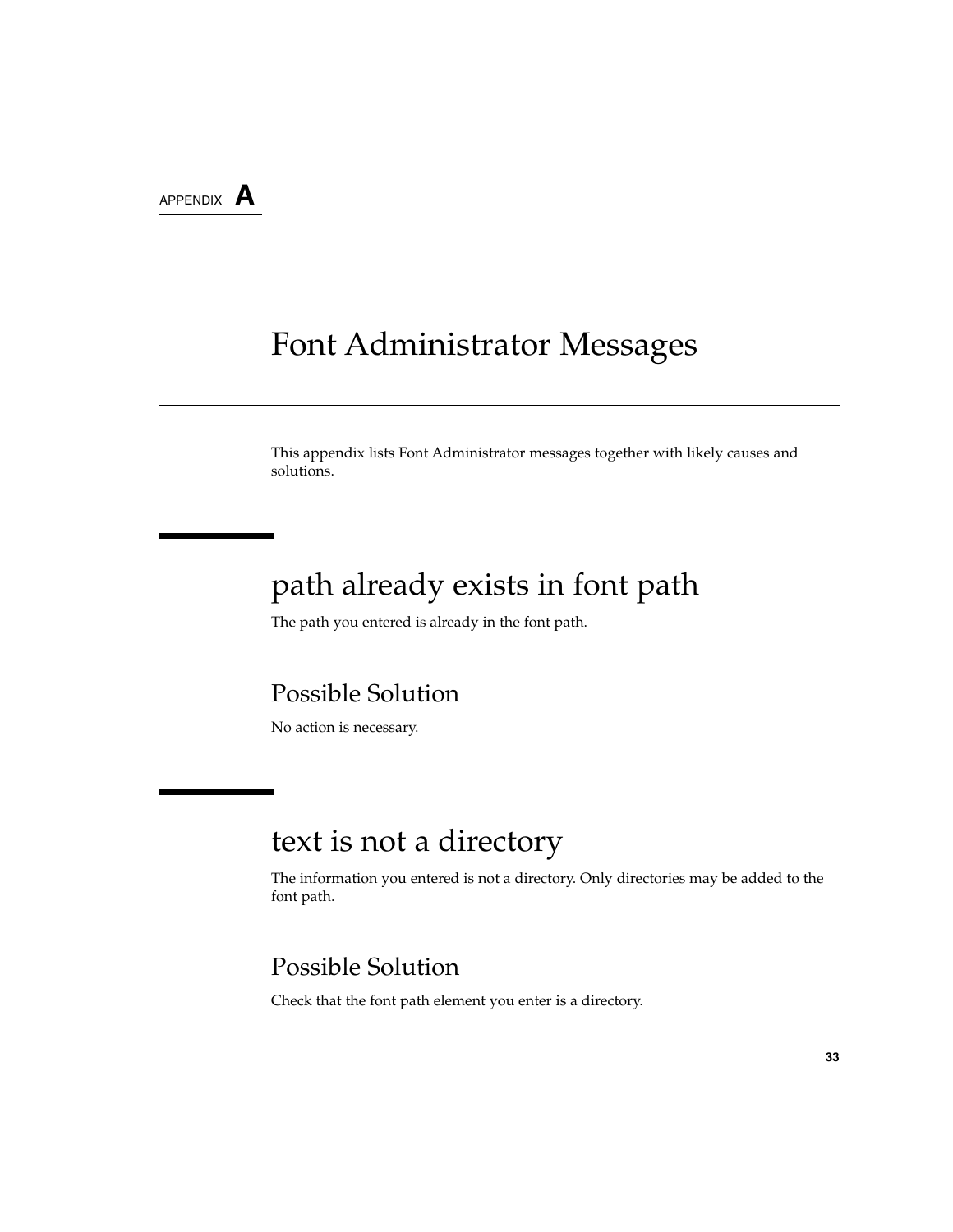### path does not exist

The path you entered does not exist.

### Possible Solutions

- Check that you entered the path correctly.
- Create the desired path before adding it to the font path.

# Your system is mounting OpenWindows from a server.

Your OpenWindows server, which contains the fonts used by your applications, is on a remote system. Font Administrator manages fonts on the local system.

### Possible Solutions

- Ask your system administrator to help you.
- If you are the administrator, run Font Administrator on the same system running your OpenWindows server.

# Unable to add the installation directory automatically to the font path

Font Administrator could not automatically update the font path. For users to have access to the installed fonts, the installation directory must be in the font path.

### Possible Solution

Check that you have write privileges on the font path.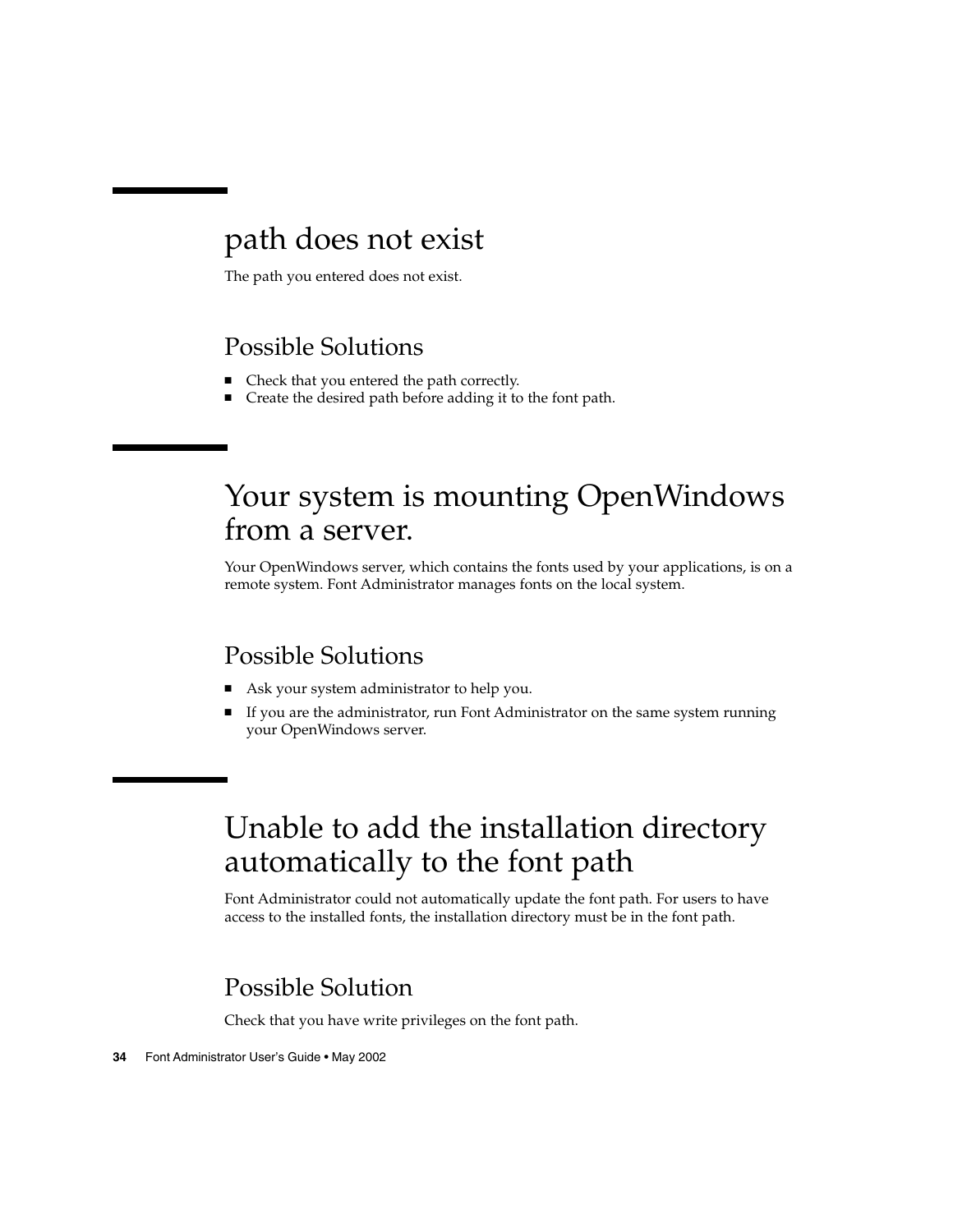# Error while saving font path for local printer

There was a problem with either the printer configuration file, or the \$OPENWINHOME/lib/fonts directory.

### Possible Solutions

- Check that the printer configuration file exists and is not corrupted: /etc/lp/printers/printer\_name/.param
- Check that the \$OPENWINHOME/lib/fonts directory exists.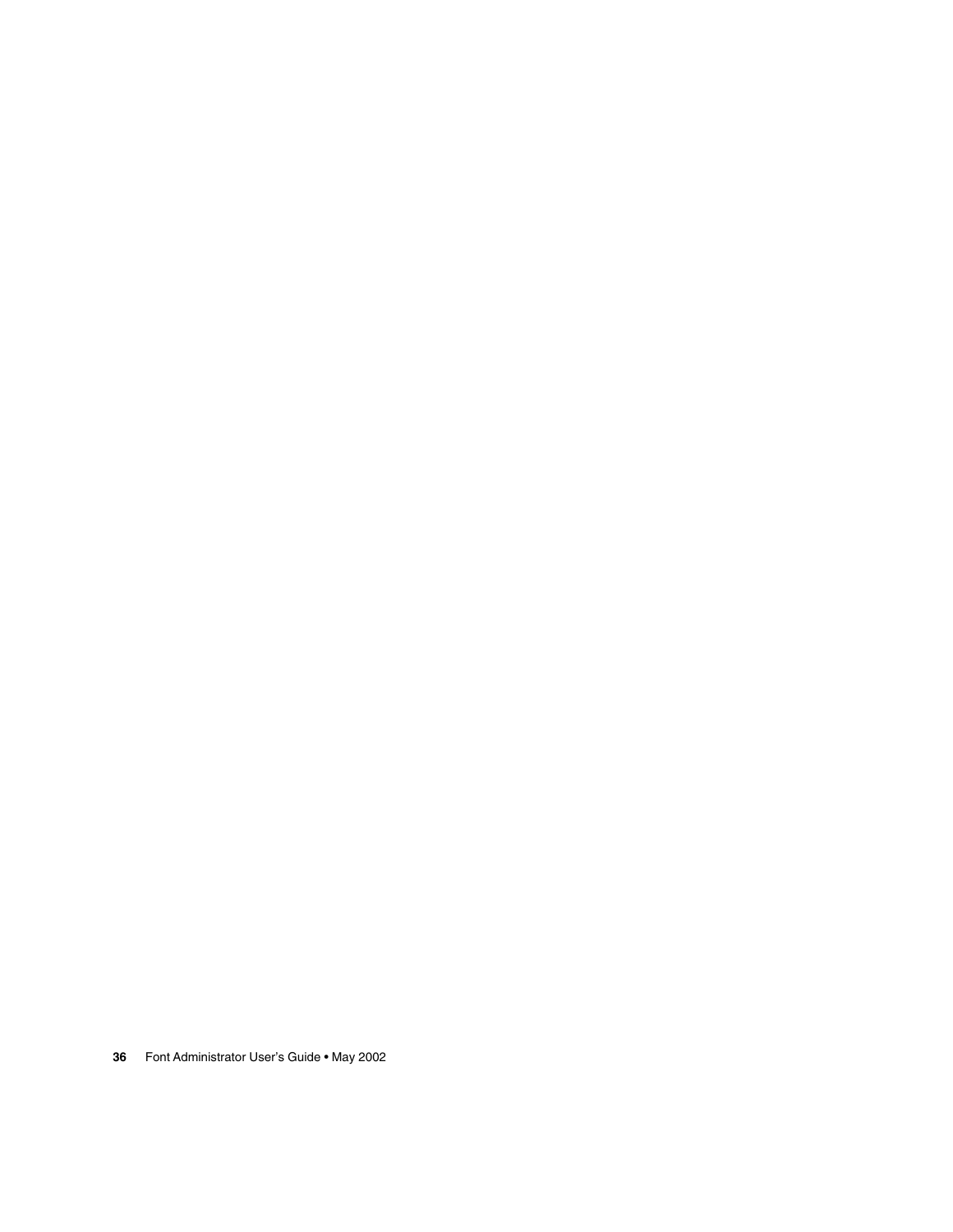### APPENDIX **B**

## Font Administrator Utilities

This appendix lists and describes the Font Administrator command-line utilities. The utilities are:

| sdtfpadd   | Adds elements to the font path.                     |
|------------|-----------------------------------------------------|
| sdtfpls    | Lists font path elements in a comma-separated list. |
| sdtfprm    | Removes elements from the font path.                |
| sdtfontadd | Installs fonts in the specified directory.          |
| sdtfontls  | Lists fonts in the specified directory.             |
| sdtfontrm  | Removes fonts from the specified directory.         |

# Adding Font Path Elements (sdtfpadd)

This utility adds the specified element to the font path. The new element may be added at any position in the font path. Only the root user can run this utility.

### Command Syntax

/usr/dt/bin/sdtfpadd [-e *topdir*] *position font\_path\_element*

where:

-e *topdir* Specifies the directory containing the OpenWindows installation for which to modify the font path. If not specified, the default is /usr/openwin.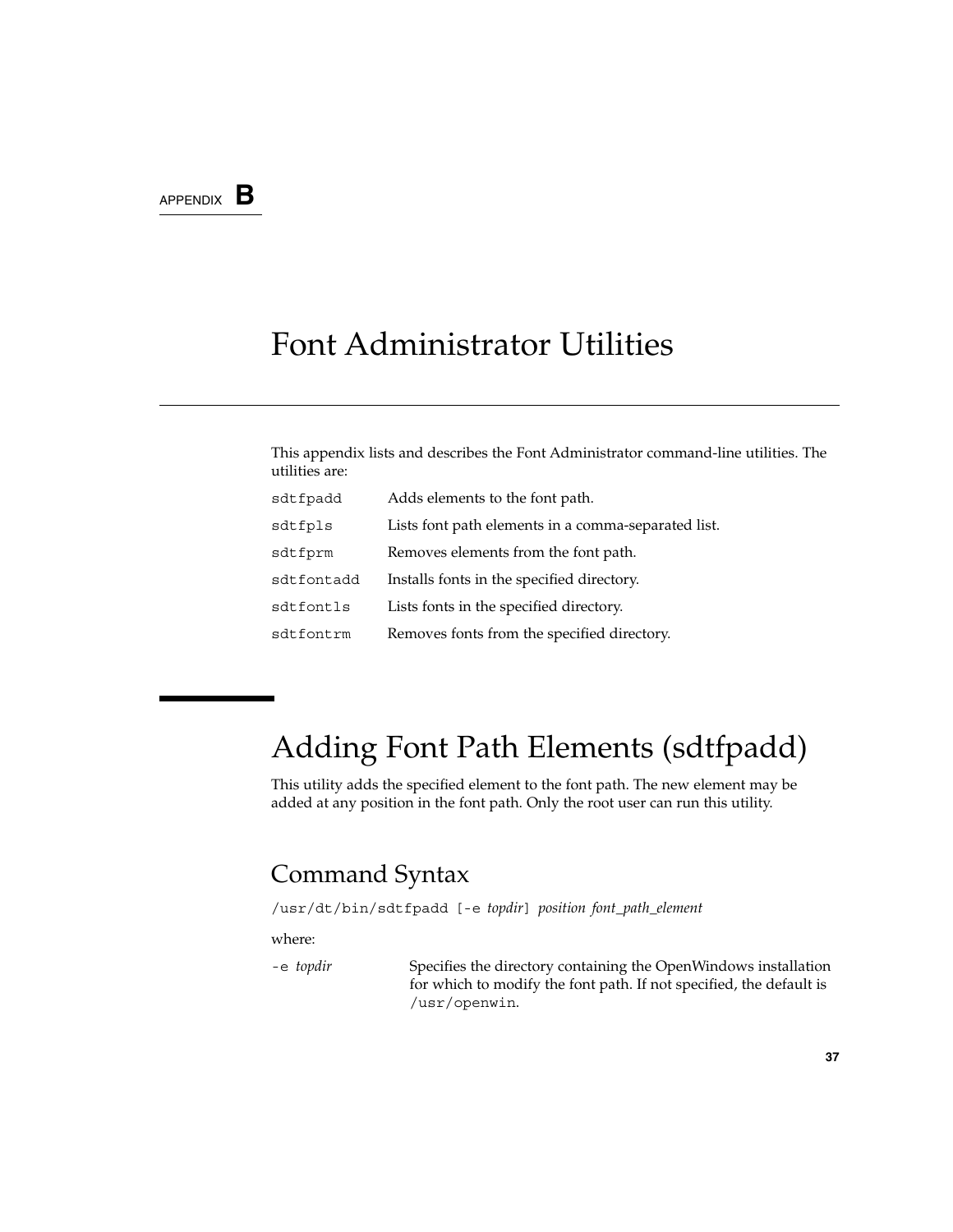| position          | Specifies the position in the font path at which to insert the new<br>font path element. The value must be either first or last or a<br>positive integer indicating into which position to insert the new<br>element. |
|-------------------|-----------------------------------------------------------------------------------------------------------------------------------------------------------------------------------------------------------------------|
| font_path_element | Specifies the directory to add to the font path.                                                                                                                                                                      |

# Listing Font Path Elements (sdtfpls)

This utility lists font path elements in the user's personal font path setting, or for the root user, lists the font path for the specified OpenWindows installation.

### Command Syntax

/usr/dt/bin/sdtfpls [-e *topdir*]

where -e *topdir* is only meaningful for the root user, and specifies the directory containing the OpenWindows installation for which to list the font path. If not specified, the default is /usr/openwin.

### Removing Font Path Elements (sdtfprm)

This utility removes the specified font path element. Only the root user can run this utility.

### Command Syntax

/usr/dt/bin/sdtfprm [-e *topdir*] *font\_path\_element*

where:

| -e topdir         | Specifies the directory containing the OpenWindows installation<br>for which to modify the font path. If not specified, the default is<br>/usr/openwin. |
|-------------------|---------------------------------------------------------------------------------------------------------------------------------------------------------|
| font_path_element | Specifies the directory to remove from the font path.                                                                                                   |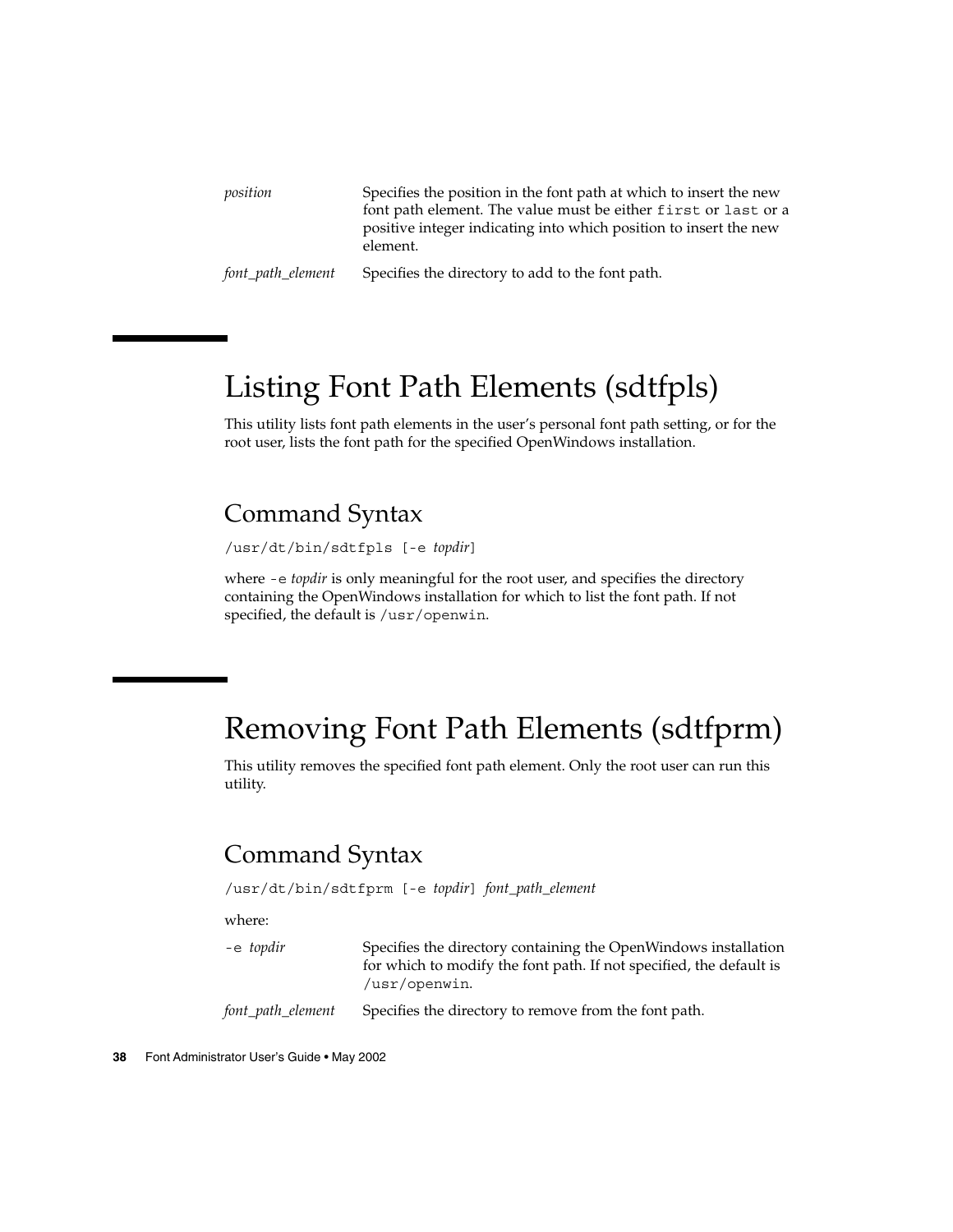# Installing Fonts (sdtfontadd)

This utility installs fonts to the directory you specify.

### Command Syntax

/usr/dt/bin/sdtfontadd [-e *dir*][-v][-f][*font\_name ...* ] *fromdir todir*

where:

| $-e$ dir  | If the user is the root user, the font path for the OpenWindows<br>installation in this directory will be updated as necessary. That is, if<br>todir is not in the font path, sdtfontadd appends it to the font path.<br>If this option is not specified, the default is $/\text{usr}/\text{openwin}$ . |
|-----------|---------------------------------------------------------------------------------------------------------------------------------------------------------------------------------------------------------------------------------------------------------------------------------------------------------|
| $-v$      | Runs sdtfontadd in verbose mode, displaying a message to<br>standard output (usually the monitor) as each font is installed.                                                                                                                                                                            |
| - f       | Runs sdt fontadd with no user interaction. If a conflicting font is<br>read-only, it is not overwritten. Otherwise, conflicting fonts are<br>replaced by the new font.                                                                                                                                  |
| font_name | Represents a list of fonts to install.                                                                                                                                                                                                                                                                  |
|           | <b>Note –</b> Type quotes around font names to make sure that they are<br>interpreted correctly.                                                                                                                                                                                                        |
|           | If no font is specified on the command line, sdtfontadd expects to<br>receive font names from standard input (usually the keyboard).                                                                                                                                                                    |
|           |                                                                                                                                                                                                                                                                                                         |
| fromdir   | Specifies the directory from which sdtfontadd will copy the fonts.                                                                                                                                                                                                                                      |
| todir     | Specifies the directory into which sdtfontadd will install the fonts.                                                                                                                                                                                                                                   |

# Listing Fonts (sdtfontls)

This utility lists fonts in a directory.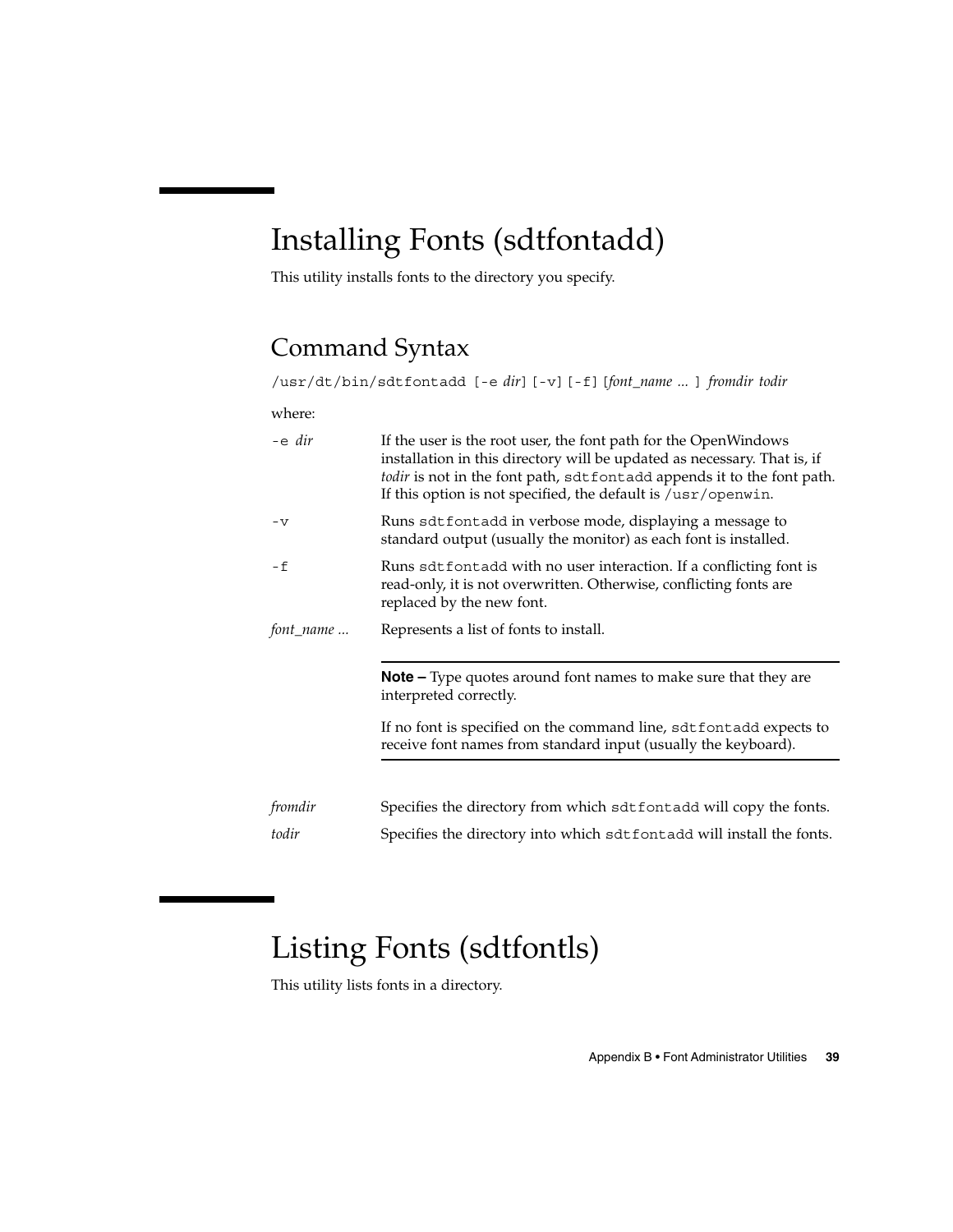### Command Syntax

/usr/dt/bin/sdtfontls [-x][*dir*]

where:

- -x Lists fonts by their X Logical Font Descriptor or XLFD name. Bitmap (PCF) and Type 1 fonts are listed by their XLFD names. Font types that have no XLFD name and are only accessible through Display Postscript, such as Type 3 and Type 0, are not listed.
- *dir* Specifies the directory to list fonts from. If no directory is specified, the default is the current directory.

# Removing Fonts (sdtfontrm)

This utility removes the fonts you specify from a directory.

### Command Syntax

/usr/dt/bin/sdtfontrm [-e *dir*][-v][-f][*font\_name ...* ] *fromdir*

#### where:

| -e dir    | If the user is the root user, the font path for the OpenWindows<br>installation in this directory will be updated as necessary. That is, if<br>fromdir becomes empty as a result of removing fonts, sdtfontrm<br>removes it from the font path. If this option is not specified, the<br>default is /usr/openwin. |
|-----------|------------------------------------------------------------------------------------------------------------------------------------------------------------------------------------------------------------------------------------------------------------------------------------------------------------------|
| $-V$      | Runs sdtfontrm in verbose mode, displaying a message to<br>standard output (usually the monitor) as each font is removed.                                                                                                                                                                                        |
| $- f$     | Runs sdtfontrm with no user interaction. Conflict situations may<br>arise if there are read-only or system fonts on the list of fonts to<br>remove. When the -f option is used, system fonts will be deleted, but<br>read-only fonts will not be deleted.                                                        |
| font_name | Represents a list of fonts to remove.                                                                                                                                                                                                                                                                            |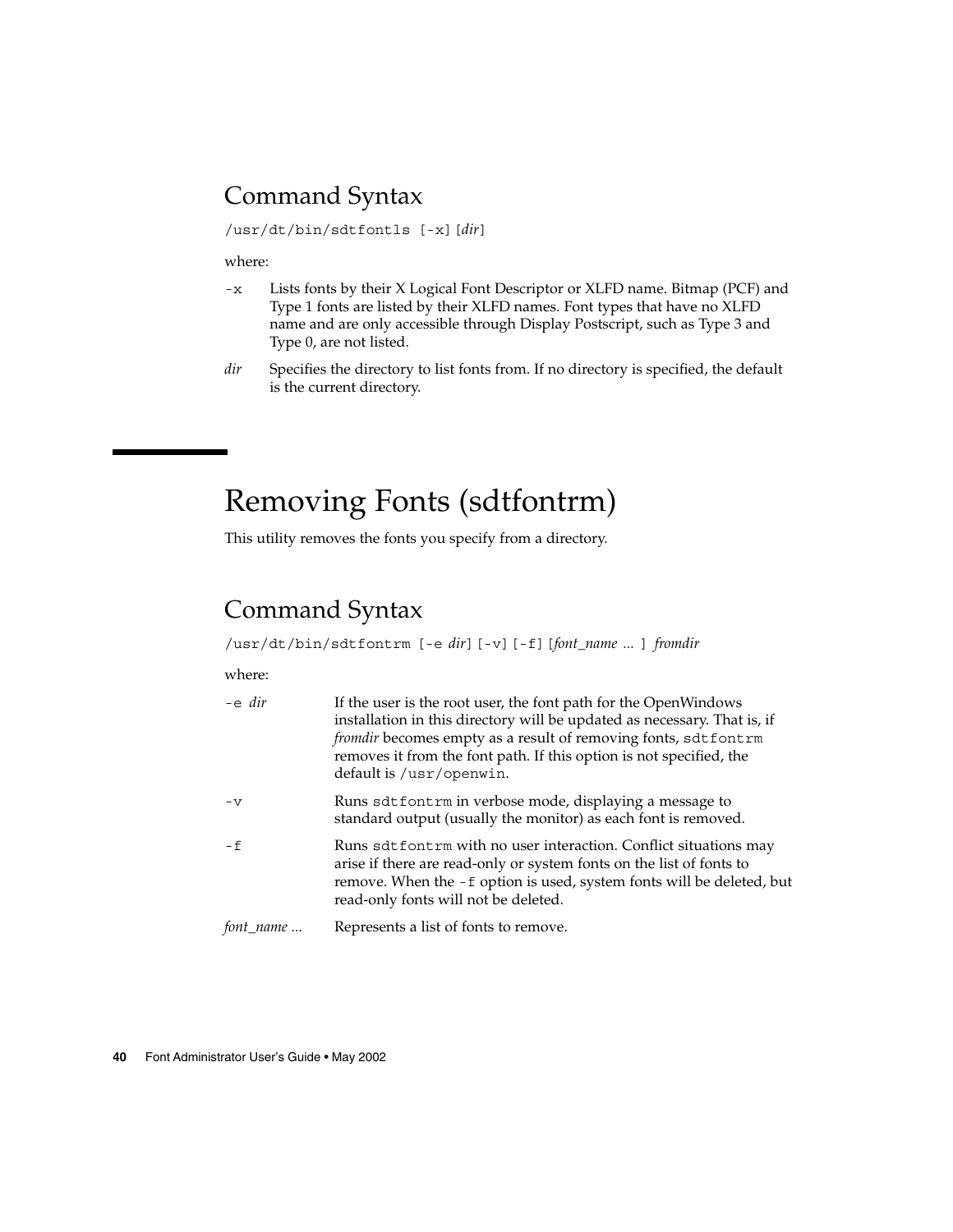**Note –** Type quotes around font names to make sure that they are interpreted correctly.

If no font is specified on the command line, sdtfontrm expects to receive font names from standard input (usually the keyboard).

*fromdir* Specifies the directory from which sdtfontrm will remove fonts.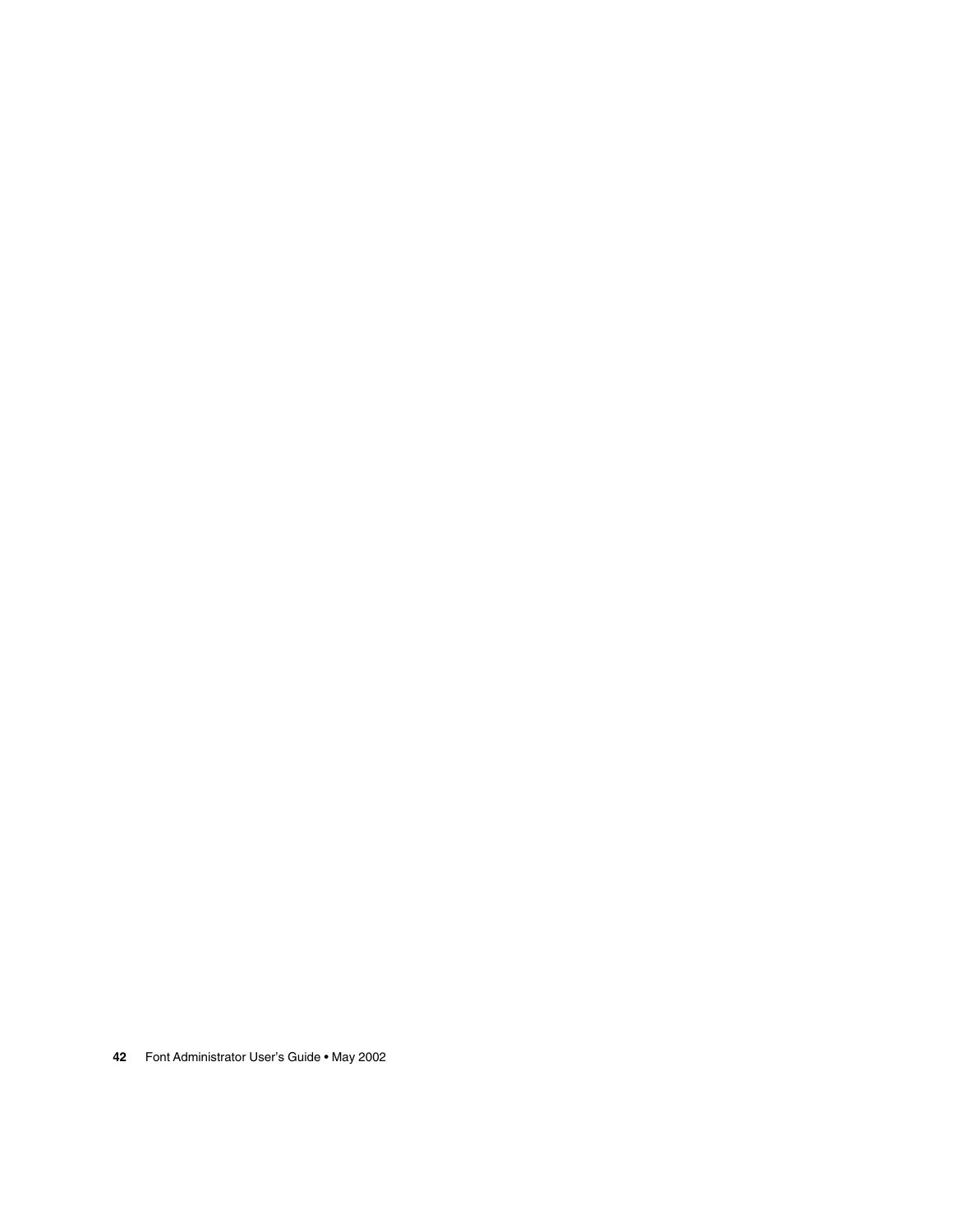APPENDIX **C**

# Asian Font Sets

In Asian-language applications, multiple fonts of different character sets must be grouped together to create an accurate representation of written language on the screen. These groupings are called *font sets*.

Font Administrator provides the ability to edit font sets. First, you can search for font sets that meet your search criteria. Then you can change the fonts that make up a font set, or you can add missing fonts to complete an incomplete font set.

This appendix explains how to use Font Administrator to edit Asian font sets.

**Note –** The information in this appendix only applies to Asian fonts users. Disregard this information if you do not use Asian fonts.

### Searching for Font Sets

To search for font sets:

1. Choose Font Sets from the Options menu.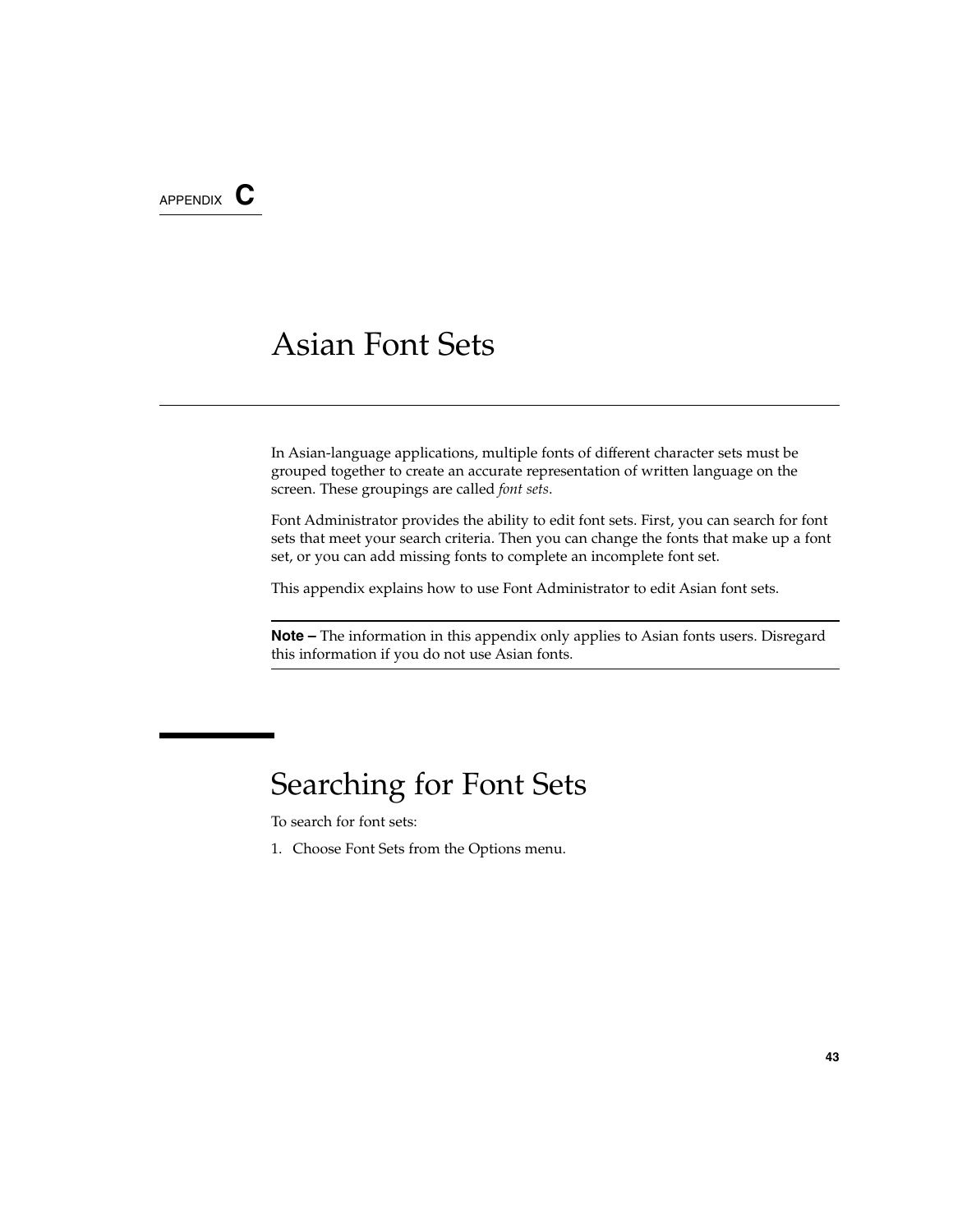| <br>uuuufooo<br>,,,,,,,,,,,,,,,,,,,,,,,,,,,,,,,,,, | Font Administrator - Font Sets |     |                      |
|----------------------------------------------------|--------------------------------|-----|----------------------|
| Search for Fonts by:                               |                                |     |                      |
| Family: fixed                                      |                                |     | AddStyle:<br>AII<br> |
| Weight:                                            | AII                            |     | Slant:<br>ΑI         |
| SetWidth:                                          |                                |     | Point Size:<br>13    |
| Search                                             | lear                           | ose | Help                 |

**FIGURE C–1** Font Sets Search Dialog

- 2. On the Font Sets Search dialog, use the Family option menu to select the font family to search for.
- 3. Use the Point Size option menu to select the point size to search for.
- 4. Optionally, you may select any other attributes you would like to search for.
- 5. Click Search.

Font Administrator displays the search results, if any, on the Replace Font Set Elements dialog.

# Replacing Font Set Elements

To replace font set elements:

1. Search for font sets as described in "Searching for Font Sets" on page 43.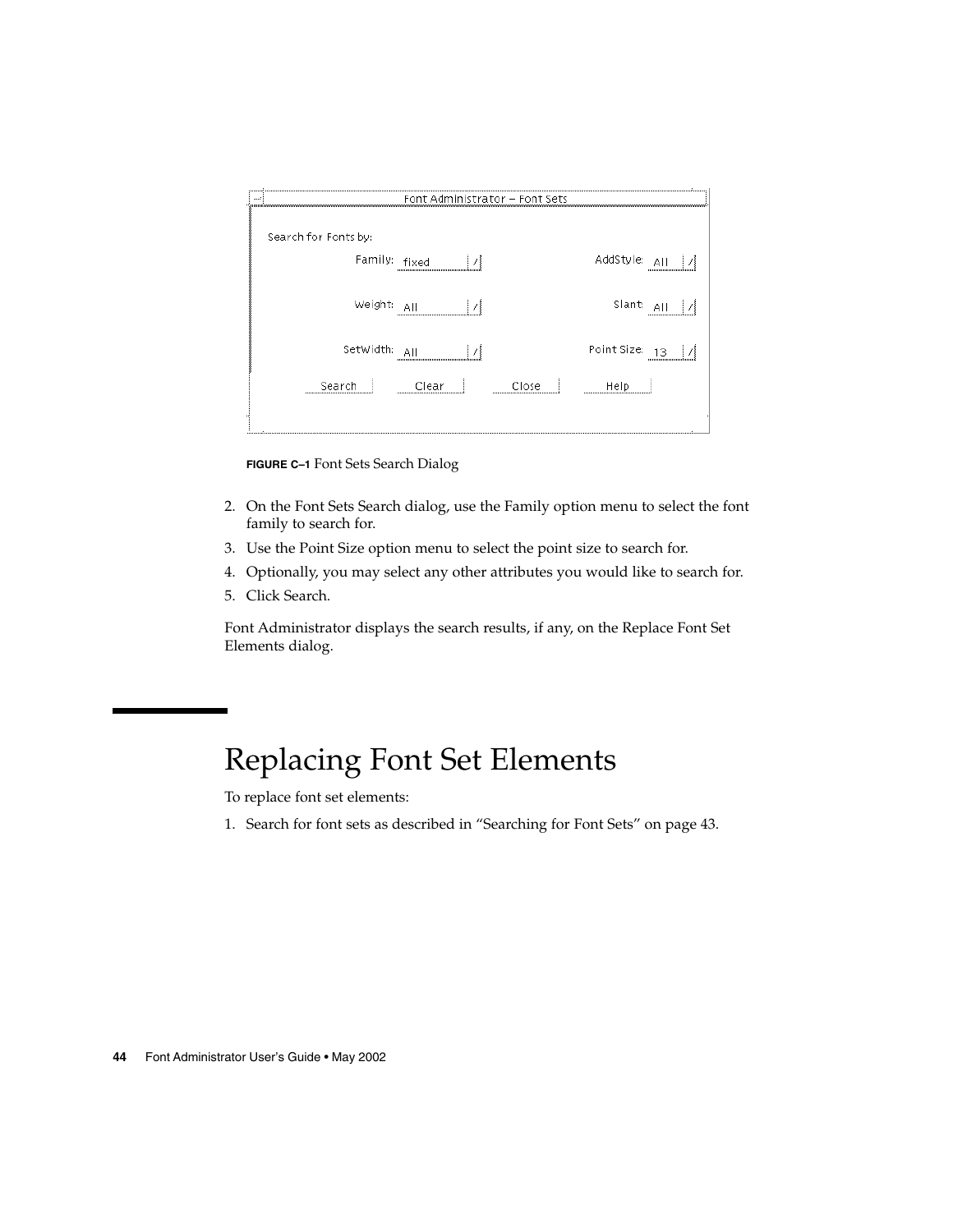|                                                | Fon           |                                  | t sets |                   |  |
|------------------------------------------------|---------------|----------------------------------|--------|-------------------|--|
| Complete Font Set 1 of 9                       |               |                                  |        | Previous<br>Next: |  |
| Fixed Medium [Bitmap]<br>Fixed Medium [Bitmap] |               | Roman-Katakana<br>Kanji-1983     |        |                   |  |
| Sample Text:<br>Sample Text                    |               |                                  |        |                   |  |
| Replace With:<br>Fixed Medium [Bitmap]         |               | Roman-Katakana                   |        |                   |  |
| Fixed Medium [Bitmap]<br>Fixed Medium [Bitmap] |               | Roman-Katakana<br>Roman-Katakana |        |                   |  |
|                                                |               |                                  |        |                   |  |
| Replace                                        | Name Font Set | Close                            |        | Help              |  |

**FIGURE C–2** Replace Font Set Elements Dialog

- 2. In the list of font set elements, click the element to replace. This may be either a font or the word "Missing" if the font set is incomplete.
- 3. Choose a replacement by clicking it in the replacements list.
- 4. Click Replace.
- 5. Repeat steps 2 through 4 for each element you want to replace.
- 6. When you have finished replacing font set elements, click the Name Font Set button.
- 7. Name the font set as described in "Naming Font Sets" on page 46.
- 8. If there is another font set to modify, click Next or Previous until the font set is displayed. Repeat steps 2 through 7 for each font set you want to modify.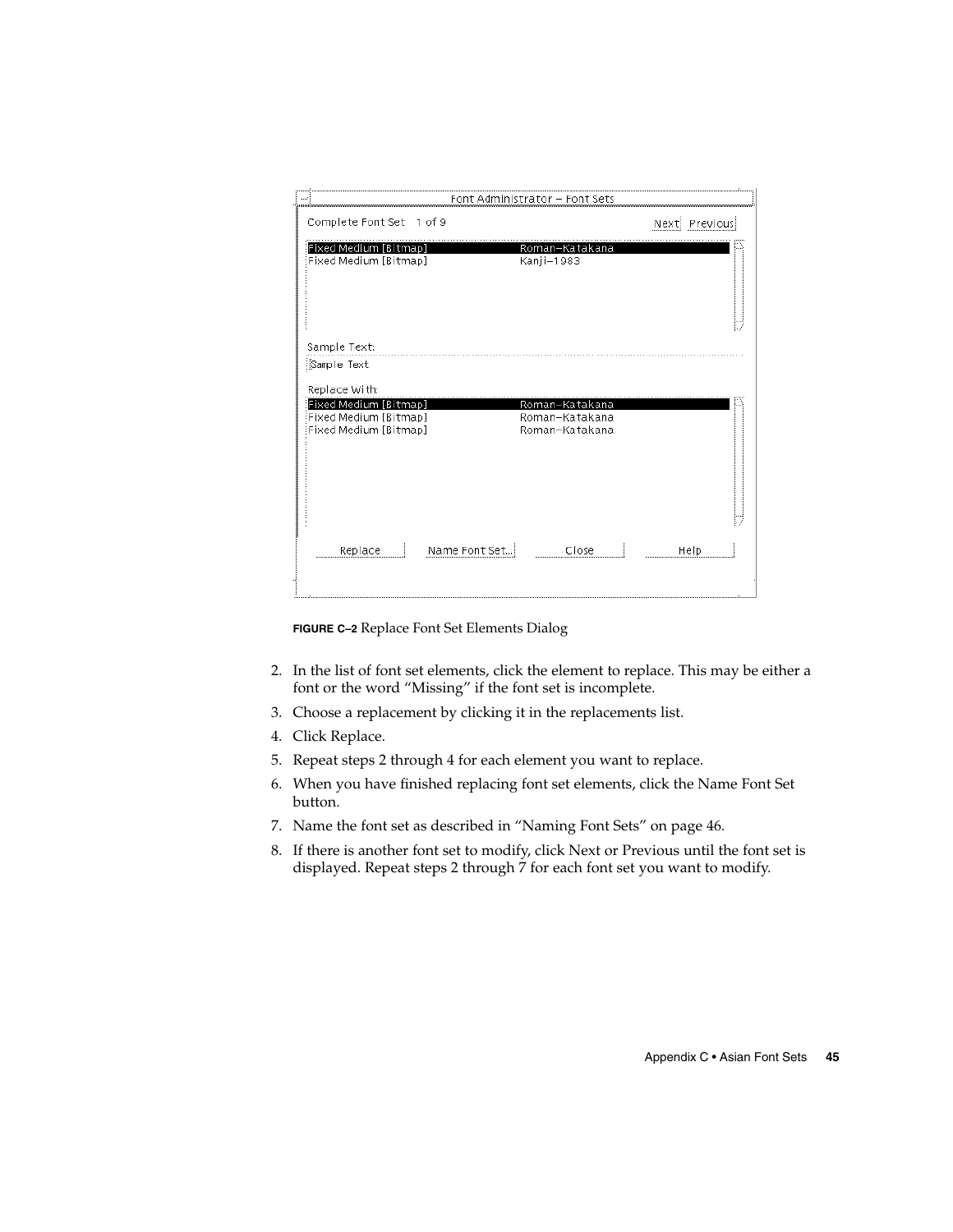# Naming Font Sets

To name a font set:

- 1. Search for font sets as described in "Searching for Font Sets" on page 43.
- 2. Replace font set elements as described in "Replacing Font Set Elements" on page 44.

| Name Font Set                  |                  |         |  |  |  |
|--------------------------------|------------------|---------|--|--|--|
| Type in a Family Name: NewName |                  |         |  |  |  |
| Select Other Characteristics   |                  |         |  |  |  |
|                                | Weight: medium - |         |  |  |  |
| SetWidth:                      | None<br>         |         |  |  |  |
| AddStyle: None                 |                  |         |  |  |  |
|                                | Slant: None --   |         |  |  |  |
|                                |                  |         |  |  |  |
| New Font Set Name              |                  |         |  |  |  |
| newname medium                 |                  | [Alias] |  |  |  |
| Save                           | Cancel<br>J.     | Help    |  |  |  |
|                                |                  |         |  |  |  |

**FIGURE C–3** Name Font Set Dialog

- 3. On the Name Font Set dialog, enter a family name for the font set.
- 4. Optionally, you may select other characteristics for the font set. By default, the characteristics are set to None. Font Administrator creates an alias using the family name and characteristics that you choose. This alias appears in the lower part of the dialog, in the New Font Set Name area.
- 5. When you are done entering the name and characteristics, click Save.

If the alias is unique, Font Administrator saves it in the /etc/openwin/fontadm\_fonts/fonts.alias file. If it is not unique, Font Administrator prompts you to enter a unique alias.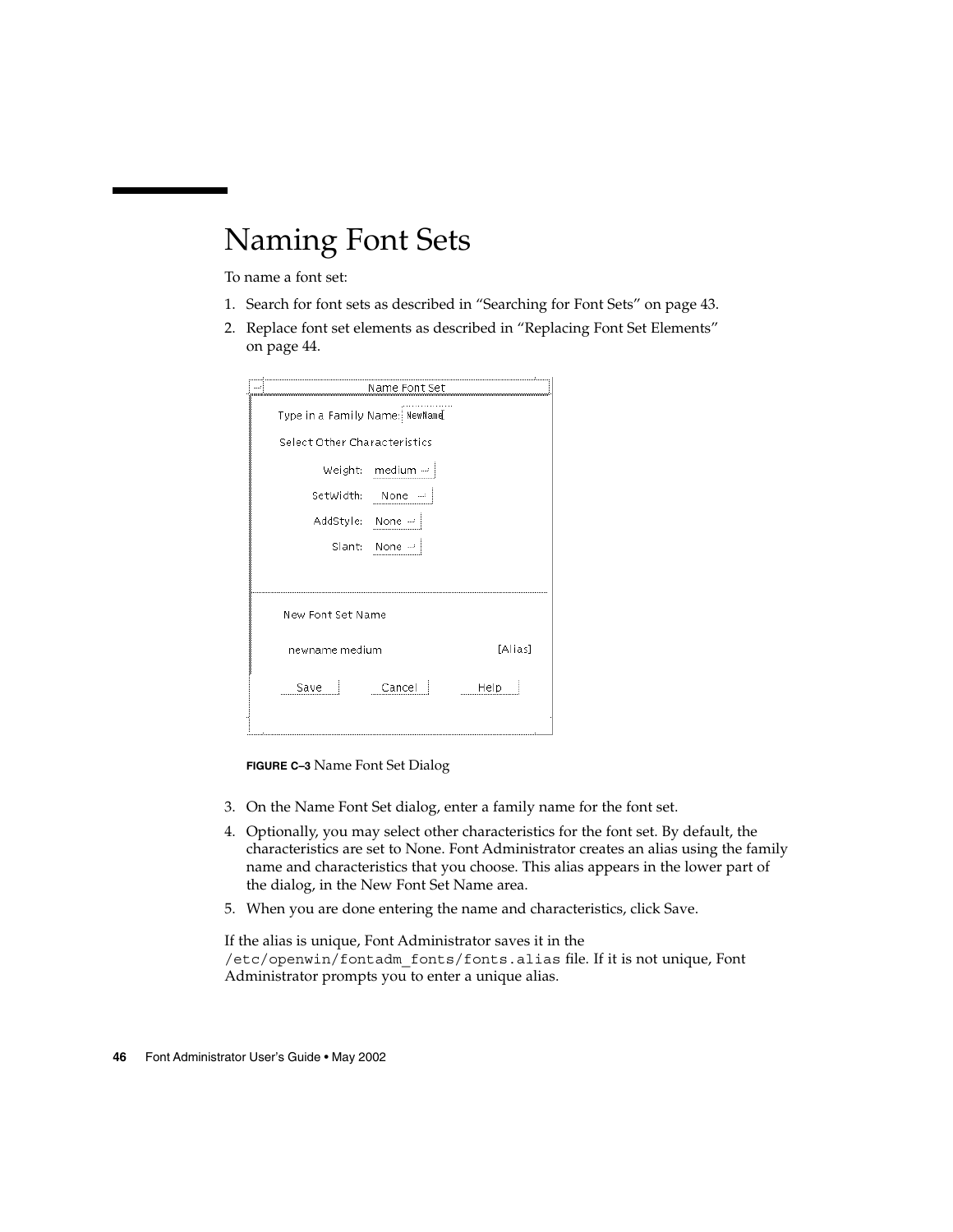# Index

#### **A**

aliases, font viewing, 20 Asian font sets, 43, 46 attributes, font list of, 20 viewing, 19

#### **C**

chooser, directory using, 30 command-line utilities, 37, 41

#### **D**

deleting fonts, 22 directory chooser Caution notice, 31 dialog box, 30 using, 30

#### **E**

error messages, 33, 35

#### **F**

finding fonts, 21

Font Administrator main window, 13 opening, 11 font aliases viewing, 20 font attributes list of, 20 viewing, 19 font path Caution notices, 27 modifying, 27, 29 font sets, Asian, 43, 46 Fonts menu, description, 14

#### **H**

Help menu, description, 15

**I**

installing fonts, 23, 27 con flict resolution, 25 font path update, 27

#### **L**

listing fonts for a NeWSprint printer, 18 for the local host, 17